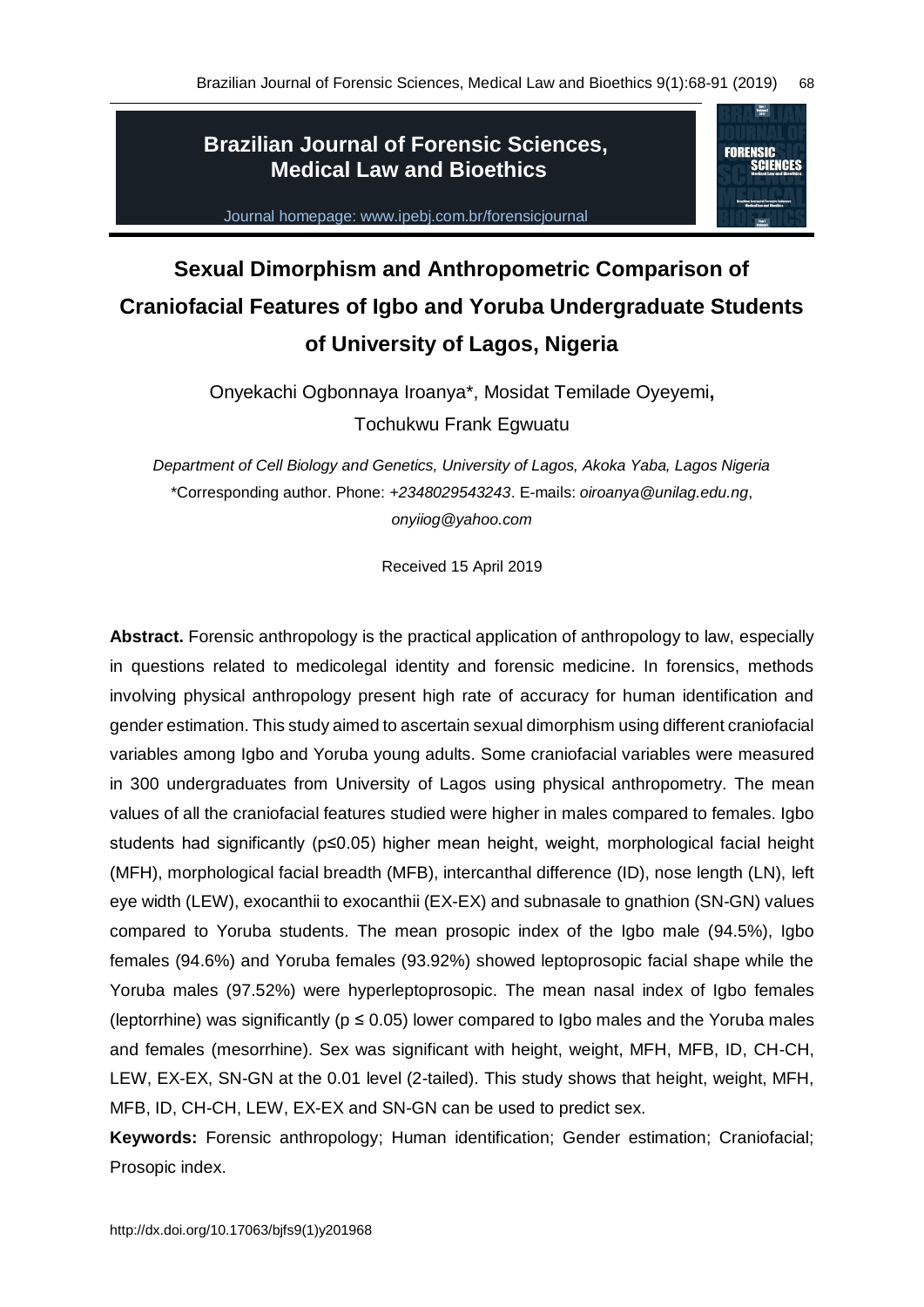#### **1. Introduction**

The forensic anthropologist develops a biological profile of unknown, mutilated, decomposed or skeletal remains with respect to their physical characteristics so as to identify the victim of an incident for criminal investigation or legal purposes, including police investigations. In forensic science, sex determination is important for positive identification of unknown remains especially when data about the deceased is not available and for population data studies. Precise identification is the most important step in forensic and medicolegal practices<sup>1</sup>. Many researchers have widely made use of somatometry in the estimation of sex from different body segments like the skull, long bones, pelvis, clavicle, phalanges, ribs etc.<sup>2</sup> Craniofacial anthropometry is an objective technique based on a series of measurements and proportions, which facilitates the characterization of phenotypic variation and quantification of dysmorphology<sup>3</sup>.

Anthropological patterns have been investigated in different regions around the world for human identification<sup>4</sup>. Craniofacial anthropometry has wide applications in Forensic Medicine, Plastic Surgery, Orthodontics, Archeology and identification of determining the origins of races<sup>5</sup>. It helps in the diagnosis of several craniomaxillofacial and genetic disorders, facial detection and recognition, aids the surgeons to achieve the desired results in facial reconstruction, plastic and or oral surgeries, assists in sex determination for positive human identification.

In identification of individuals, sex determination is very crucial. On an average, female body is roughly 92% in dimensions of a male individual. Thus, biological differences in dimensions and proportions of body physiques and individualized body parts of persons of two sexes and of different population groups have significant practical applications in forensic anthropological identifications<sup>6</sup>. Sex determination is one of the leading questions addressed when formulating the biological profile<sup>7</sup>. Sex is generally inferred from facial morphology which is highly reliable<sup>8</sup>. The anthropometric study using craniofacial features is probably the most important in this context<sup>9</sup>.

Morphology and morphometry are two osteological methods that can be used in determining the sex of an individual. For morphological method, pelvis is the best part of skeleton to determine the sex (95%), followed by skull  $(92\%)^{10,11}$  while another experiment shows that the gender of an individual can be identified accurately in 80% of cases using skull alone and 98% cases using pelvis and skull together<sup>12</sup>. A multivariate model returned 68.5% correct classification when applied in sex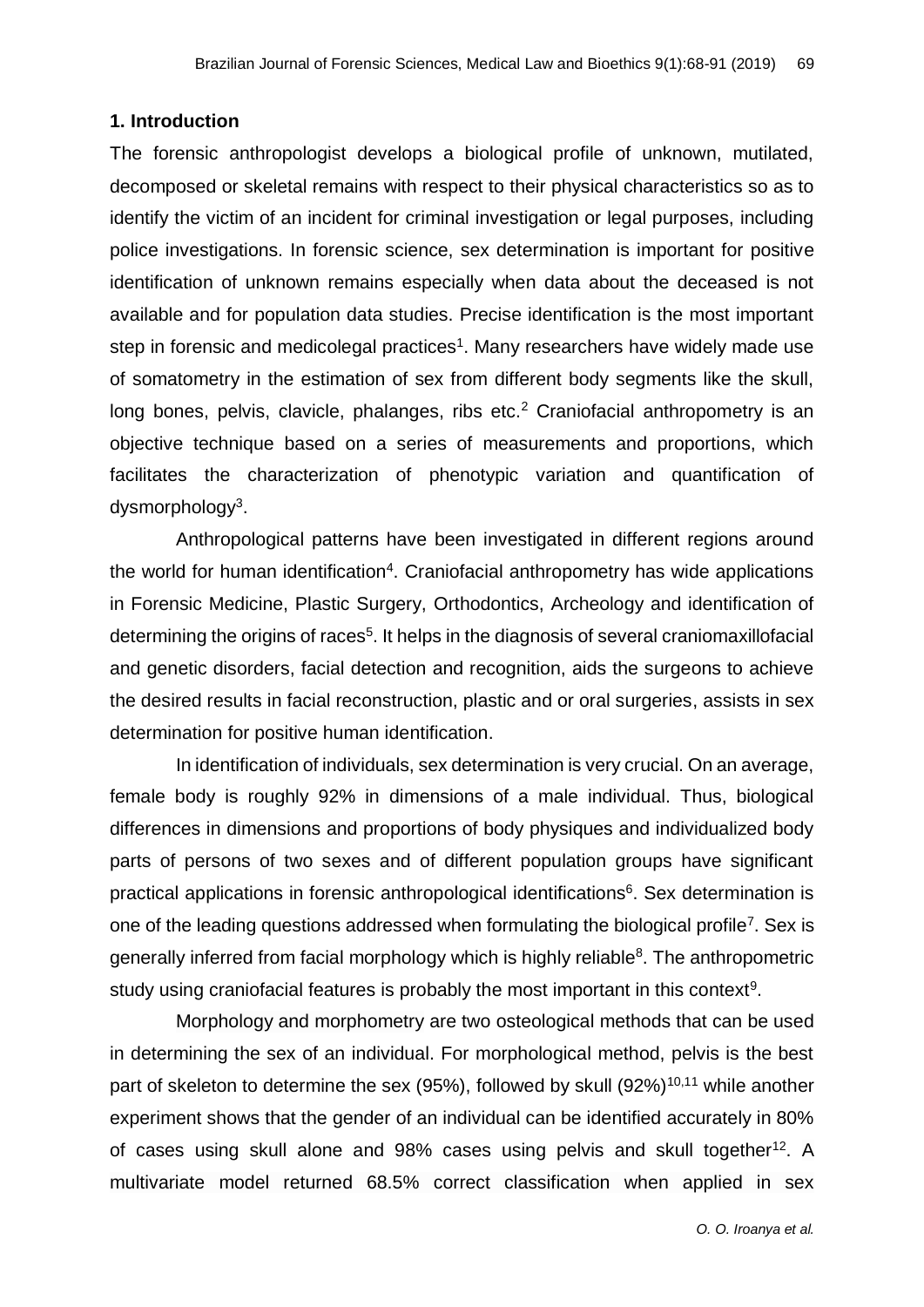determination providing a useful baseline orbital morphometric data for East Indian population<sup>13</sup>. A study conclusively established the existence of a definite statistically significant sexual dimorphism in Gujarati population using cephalo-facial dimensions whereby the best reliable results were obtained by using logistic regression equations in males (92%) and discriminant function in females  $(80.9\%)^2$ .

A study conducted by investigators working separately across the world and with small samples of the population is clearly preliminary in nature to an extent though it may fulfil its mission if medical and anthropological investigators continue the work of establishing normative data of the face<sup>14</sup>. These data are urgently needed by medical professionals but have been lacking up till now in western and northern Europe, Asia, and Africa. The craniofacial features may serve as diagnostic markers for gender identification and can be used interchangeably<sup>15</sup>. In a study, sex discrimination using facial linear dimensions and angles was well established in Hausa ethnic group, despite sexual dimorphism shown by facial angles, only nasomental angle was good discriminator of sex<sup>16</sup>.

The aim of this study was to ascertain the accuracy and reliability of the use of craniofacial measurements in the determination of sexual dimorphism, prediction of the sex and to establish facial anthropometry as a baseline for the Igbo and Yoruba ethnic groups using some students in University of Lagos, Nigeria. We tried to create baseline data in determining sex and to compare the craniofacial differences between males and females of the Igbo and Yoruba tribes in Nigeria using craniofacial features.

#### **2. Materials and methods**

#### **2.1 Sample population**

Three hundred students of Faculty of Science, University of Lagos, Nigeria, in the age group of 16 to 30 years, including both sexes were selected randomly. The subjects were grouped into three ethnic groups which were Igbo, Yoruba and Other (individuals from neither Igbo nor Yoruba ethnic origins).

## **2.2 Ethical consideration**

The subjects' informed verbal and written consent was duly obtained before starting the study and the measurement process was explained to each subject. Ethical approval (CMUL/HREC/0918421) was also obtained from Health Research Ethics Committee, College of Medicine, University of Lagos, Idi-Araba, Lagos. Subjects with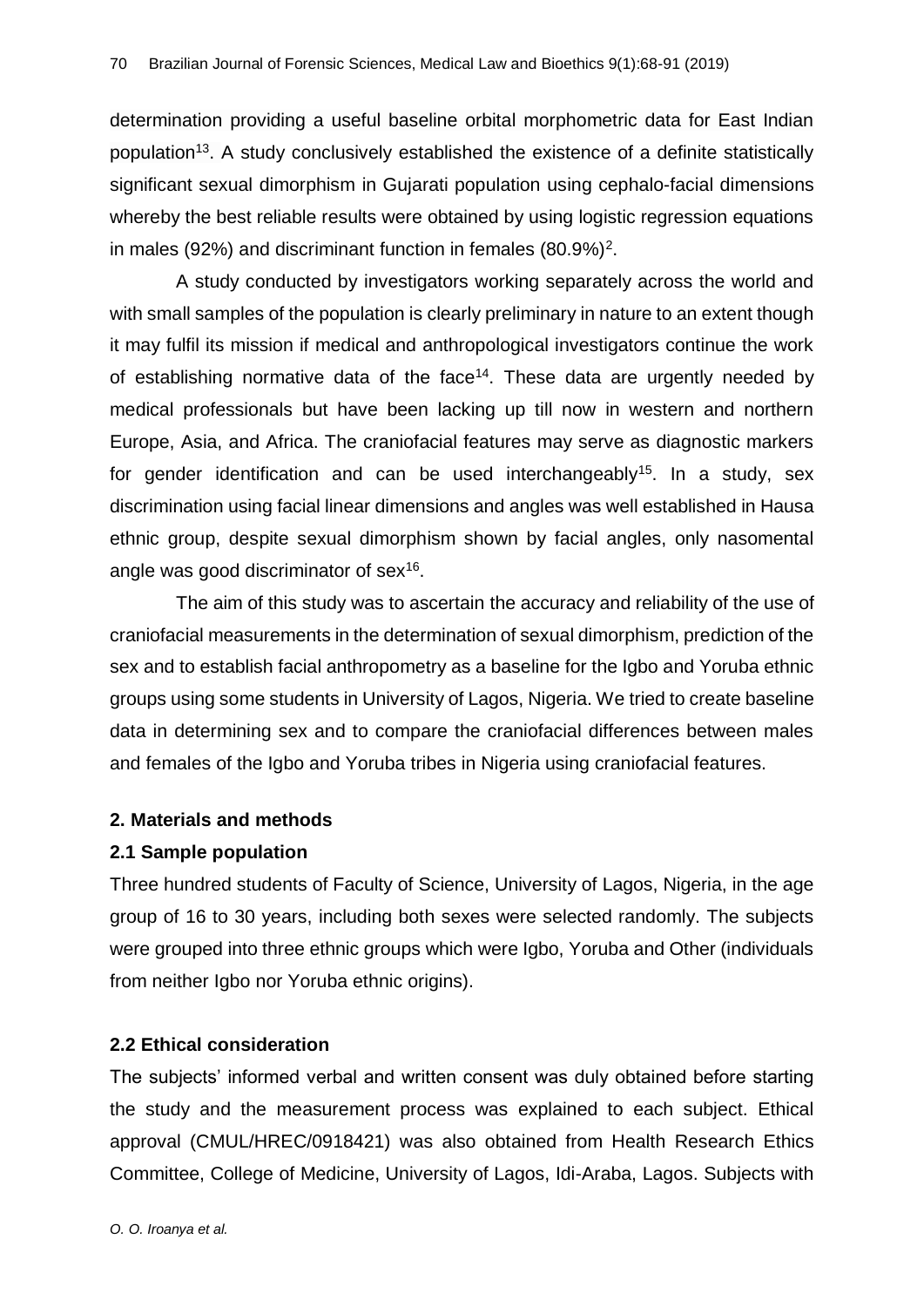past and existing craniofacial trauma, deformities or facial scars were excluded from the study.

#### **2.3 Materials used for the study**

Sliding Vernier callipers (KYOTO TOOL) with scale was used for the measurements of craniofacial parameters. For the measurement of height and weight, a standard Stadiometer (RGZ-160) was used.

#### **2.4 Anthropometric measurements**

All measurements were carried out in the same way and under the same conditions. The subjects were in a sitting position, relaxed, with the head oriented in Frankfort horizontal plane. To eliminate discrepancies in relation to diurnal variation, all the measurements were taken between 14:00–16:30. The measurements were taken in triplicates to control the measurement error and the mean values of the measurements were used for further analysis. All craniofacial measurements and stature were taken in millimetre (mm). Stature was taken from the point of vertex to the floor of the stadiometer in which the subject was in a standing position with the head held in Frankfurt plane. Measurements of weight and body mass index were in kilogramme (kg) and kilogramme per meter square (kg/m<sup>2</sup>) respectively.

Craniofacial variables studied through physical anthropometry in both genders include:

- i. Morphological facial height (MHF): straight distance between nasion and gnation (N-GN).
- ii. The maximum width of face or maximum facial breadth (MFB): maximum distance between the most lateral points on the two zygomatic arches (ZY-ZY).
- iii. Mouth width or labial fissure width (CH-CH): distance between the cheilion points.
- iv. Intercanthal width or Intercanthal distance (ID): distance between right endocanthion and the left endocanthion (EN-EN).
- v. Left Palpebral fissure length or left eye width (LEW): distance between the left exocanthion (EX-L) and the left endocanthion (EN-L).
- vi. Right Palpebral fissure length or right eye width (REW): distance between the right exocanthion (EX-R) and the right endocanthion (EN-R).
- vii. Outercanthal width (EX-EX): distance between the right exocanthion (EX-R) and the left exocanthion (EX-L).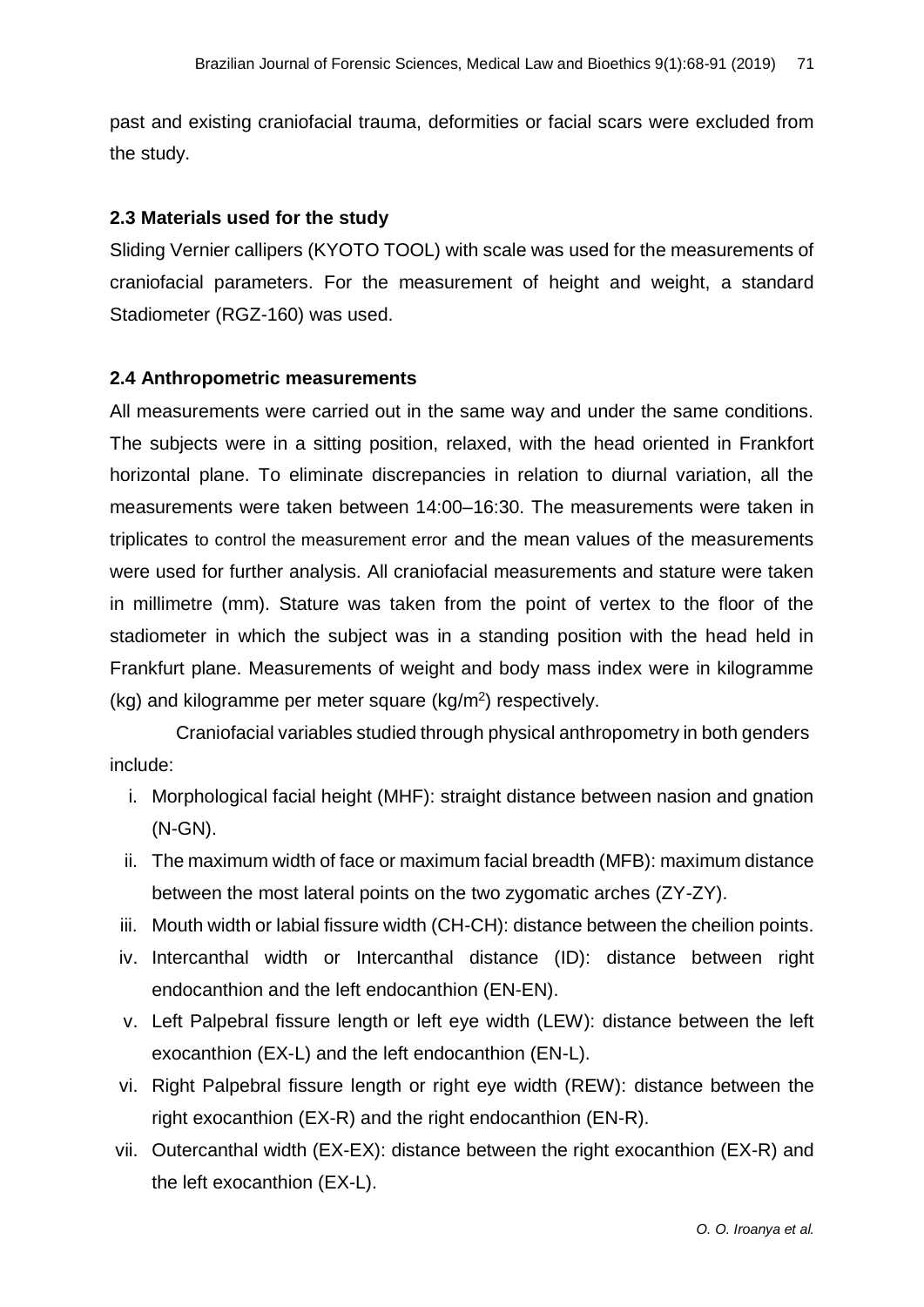- viii. Lower facial height (SN-GN): distance between the subnasale (SN) and the gnathion (GN).
	- ix. Nasal height or the nose length (LN): distance between the Nasion (N) and the subnasale (SN).
	- x. Nasal width or nose width (AL-AL): distance between the right alare (AL-R) and the left alare (AL-L).

## **2.5 Statistical analysis**

All numerical data were subjected to statistical analysis using SPSS 23.0 version. All measurements were presented in descriptive statistics and correlation analysis outputs. The statistical significance of sex differences in mean values of the measured parameters was analyzed using independent t-test. The significance of differences among the groups was determined by the Tukey HSD test. *p*–values lesser than 0.05  $(p \le 0.05)$  were considered to be statistically significant. The relationship between gender, stature and craniofacial measurements was determined by Person Correlation.

The prosopic index (PI) was calculated using this formula:

$$
PI = (Face Length / Face Width) \times 100.
$$
 (1)

The nasal index was also calculated using the formula:

Nasal width / Nasal length X 100 . (2)

It was then classified into three groups based on nasal anthropometric parameters e.g.: leptorrhine or fine nose  $($  ≤ 69.9), mesorrhine medium  $(70.0-84.9)$ , platyrrhine or broad nose  $(≥ 85.0)$ .

#### **3. Results**

The mean values of height, weight, morphological facial height (MFH), morphological facial breadth (MFB), intercanthal difference (ID), chelion to chelion distance (CH-CH), left eye width (LEW), exocanthii to exocanthii distance (EX-EX), and subnasale to gnathion distance (SN-GN) were higher in male undergraduate students of Faculty of Science, University of Lagos, Nigeria compared to females as shown in Table 1.

The descriptive analysis for all measurements in both sexes shows the minimum, maximum, mean and standard deviation of all the parameters. In females,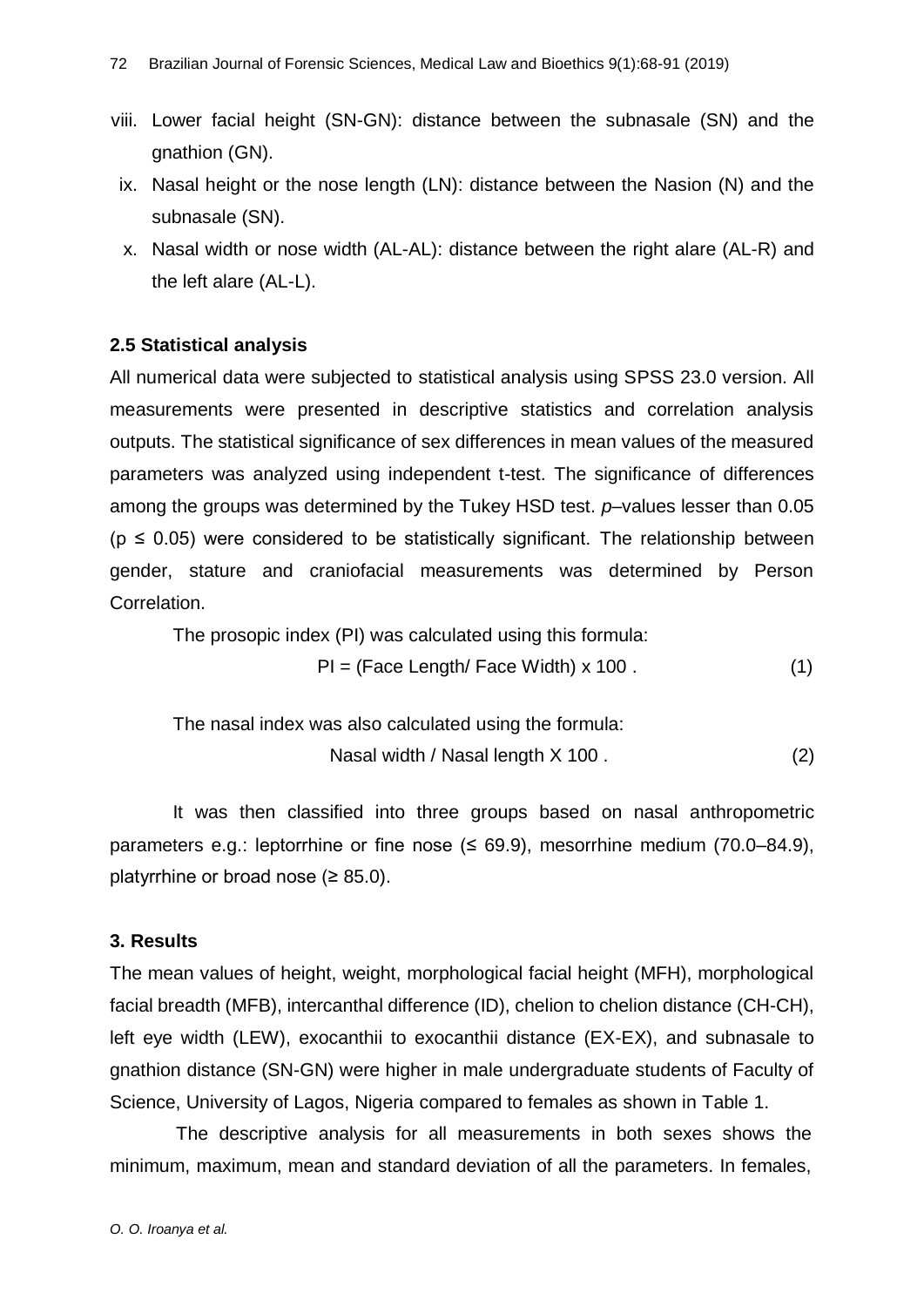the mean maximum age, weight, nose length, nose width and BMI are high compared to the males while the males had greater mean values of MFB, ID, right eye width, CH-CH, stature and SN-GN compared to the females. Using the mean values of the craniofacial features, the facial shape of the males is hyperleptoprosopic with a prosopic index of 96.14% while the females are leptoprosopic with a prosopic index of 94.78%.

Table 2 shows the descriptive statistics for all measurements in both sexes by ethnicity. The mean values of the age (20.27  $\pm$  0.22 years), height (1751  $\pm$  7.72 mm), weight (70.5  $\pm$  1.63 kg), ID (35.73 $\pm$ 0.43mm), EX-EX (111.27  $\pm$  0.66 mm), and SN-GN distance (68.8  $\pm$  0.66 mm) in both male and female Igbo subjects when compared by ethnicity was higher than that of Yoruba and other tribes while nose width  $(42.2 \pm 1)$ 0.56mm) of the Igbo subjects was low compared to Yoruba and Other tribes. The Yoruba students used for this study had lower mean values of MFH (125.08  $\pm$  0.66 mm), MFB (131  $\pm$  0.67 mm) and nose length (58.16  $\pm$  0.43 mm) compared to Igbo and other tribes. The Post–Hoc test showing multiple comparisons of the parameters compared to the different ethnic groups is presented in table 2. Compared to Yoruba and Other tribes, the Igbo tribe showed significantly ( $p \le 0.05$ ) higher mean value in the mean values of height, weight, ID, LEW, EX-EX and SN-GN. The Yoruba and Other tribes showed significantly (p≤0.05) low mean values of MFH and REW respectively. All the tribes showed no significant difference ( $p \le 0.05$ ) in the mean values of BMI, CH-CH, nose width and age and significant difference ( $p \le 0.05$ ) in the mean values of nose length. From the calculation using the mean values of the craniofacial features, the facial shape of the Yorubas' are hyperleptoprosopic with a prosopic index of 95.5% while the Igbos' are leptoprosopic with a prosopic index of 94.54%.

Table 3 shows the descriptive statistics and Post-Hoc tests using Tukey HSD for the sexes and the ethnic groups. For height, all the males showed significantly  $(p \le 0.05)$  higher mean value compared to the females of the same ethnic groups. The Yoruba females had lower significant (p≤0.05) mean value compared to Igbo and other females with respect to height. Yoruba females presented a significantly (p≤0.05) low weight compared to Yoruba males and Igbo females while the Igbo females' weight was significantly ( $p \le 0.05$ ) high compared to Yoruba and other females. The MFH of Yoruba females was significantly ( $p \le 0.05$ ) decreased compared to the Yoruba males, it was also significantly ( $p \le 0.05$ ) different compared to Igbo and other females. Their MFH of the Yoruba males and other males were significantly ( $p \le 0.05$ ) different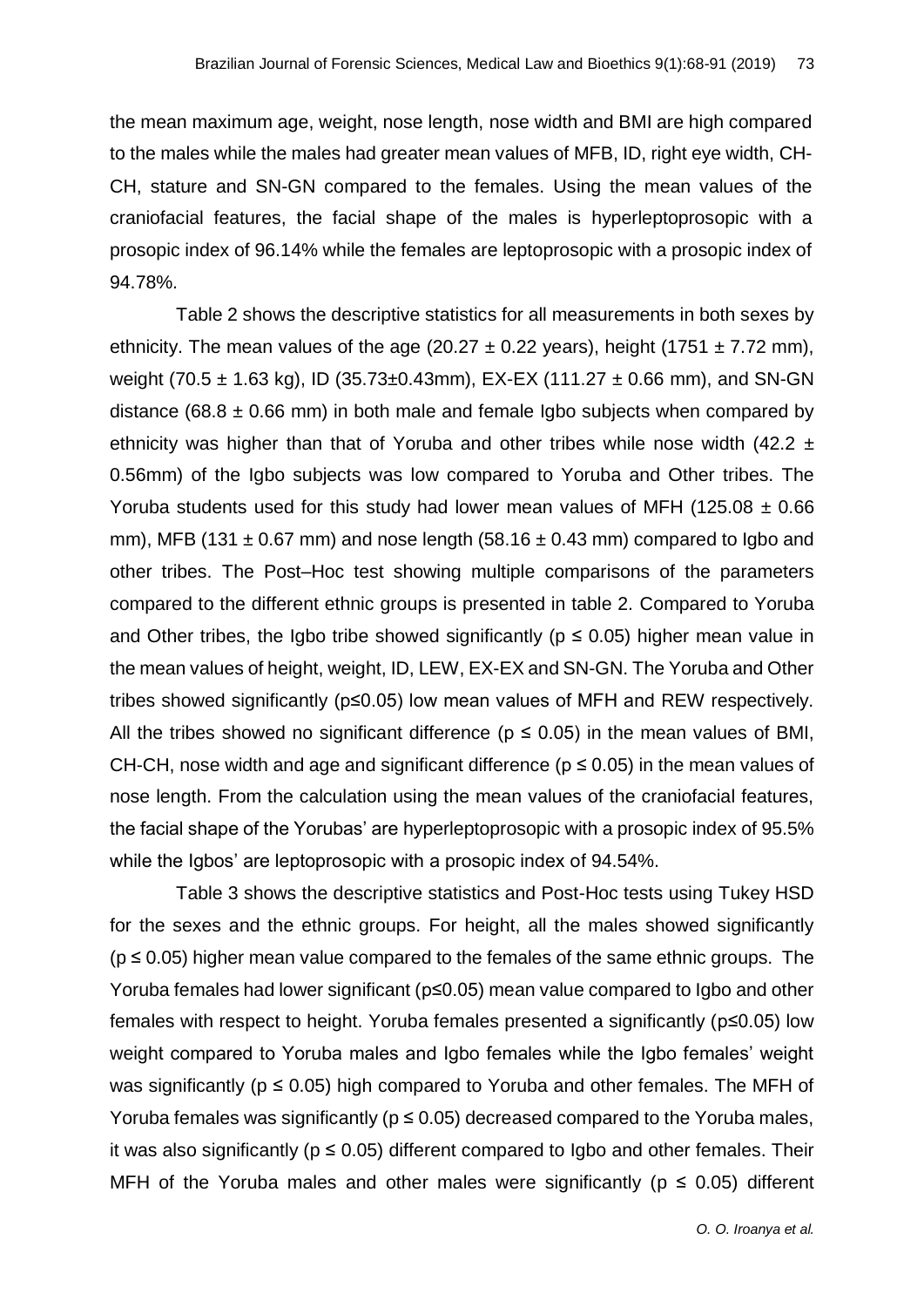compared to the Yoruba females and other females respectively. The Yoruba females showed significantly ( $p \le 0.05$ ) attenuated mean values compared to the Yoruba males, Igbo and other females. The MFB of the Yoruba females was significantly ( $p \le 0.05$ ) low compared to the Yoruba males and Igbo females.

The facial shapes of the Igbo and Yoruba males and females was determined using the mean values of craniofacial features showing the prosopic index. The mean value of prosopic index of the Igbo male (94.5%), the Igbo females (94.6%) and the Yoruba females (93.92%) showed leptoprosopic facial shape while the Yoruba males (97.52%) were hyperleptoprosopic. The Facial shape of the Igbos and Yorubas was determined using the percentage of the prosopic index as shown in Table 4. Majority of the Igbo males, Yoruba males and Yoruba females are hyperleptoprosopic while the Igbo females are leptoprosopic. None of the females were hypereuriprosopic.

|                   |      |            | <b>MALE</b>       |      | <b>FEMALE</b> |                    |        |
|-------------------|------|------------|-------------------|------|---------------|--------------------|--------|
| <b>Parameters</b> | Min  | <b>Max</b> | Mean $\pm$ SEM    | Min  | <b>Max</b>    | Mean $\pm$ SEM     | t-Test |
| Age (years)       | 17   | 26         | $20.04 \pm 0.16$  | 17   | 29            | $20.06 \pm 0.2$    | 0.829  |
| Height (mm)       | 1590 | 1900       | $1763.4 \pm 5.72$ | 1550 | 1820          | $1656.06 \pm 5.86$ | 0.006  |
| Weight (kg)       | 50   | 100        | $69.3 \pm 0.82$   | 42   | 130           | $63.96 \pm 1.3$    | 0.482  |
| MFH (mm)          | 114  | 147        | $130.92 \pm 0.68$ | 108  | 145           | $123.36 \pm 0.58$  | 0.051  |
| MFB (mm)          | 120  | 155        | $136.18 \pm 0.74$ | 115  | 143           | $130.16 \pm 0.61$  | 0.812  |
| $ID$ (mm)         | 30   | 49         | $35.48 \pm 0.29$  | 24   | 41            | $32.54 \pm 0.34$   | 0.047  |
| $LN$ (mm)         | 52   | 68         | $60.02 \pm 0.38$  | 43   | 78            | $59.26 \pm 0.49$   | 0.421  |
| WN (mm)           | 37   | 55         | $43.5 \pm 0.34$   | 32   | 65            | $42.00 \pm 0.75$   | 0.489  |
| CH-CH (mm)        | 42   | 68         | $54.66 \pm 0.46$  | 40   | 65            | $52.16 \pm 0.44$   | 0.125  |
| REW (mm)          | 3    | 43         | $35.27 \pm 0.48$  | 25   | 40            | $34.7 \pm 0.23$    | 0.866  |
| LEW (mm)          | 28   | 43         | $35.92 \pm 0.25$  | 35   | 41            | $28.72 \pm 0.28$   | 0.270  |
| $EX -EX$ (mm)     | 95   | 124        | $111.06 \pm 0.52$ | 95   | 125           | $108.04 \pm 0.51$  | 0.340  |
| SN-GN (mm)        | 57   | 82         | $69.92 \pm 0.45$  | 55   | 79            | $63.36 \pm 0.37$   | 0.034  |
| BMI ( $kg/m2$ )   | 16   | 34         | $22.62 \pm 0.31$  | 16   | 44            | $23.86 \pm 0.46$   | 0.586  |

**Table 1.** Descriptive statistics for all measurements in both sexes.

 $MFH$  = Morphological facial height, MFB = Morphological facial breadth,  $ID$  = intercanthal difference,  $LN = Length$  of nose,  $WN = Width$  of nose,  $CH-CH = Chelion$  to chelion,  $REW =$ Right eye width, LEW = Left eye width, EX-EX = Exocanthii to exocanthii difference, SN-GN = Subnasale to gnathion distance, BMI = Body mass index.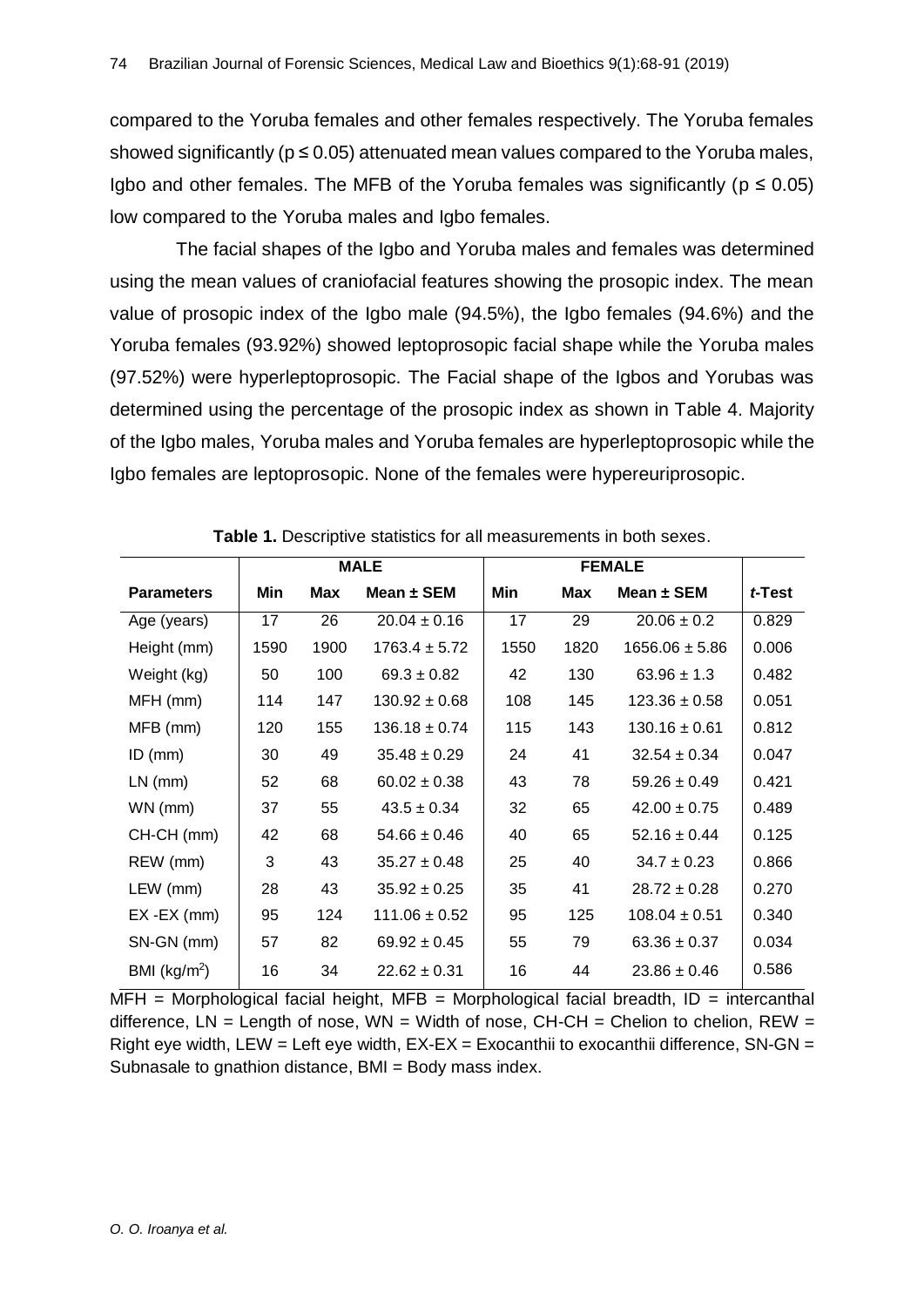| <b>ETHNIC</b> | <b>AGE</b>  | Height           | Weight         | <b>MFH</b>                   | <b>MFB</b>             | ID                 | LN                         | <b>WN</b>                        | <b>CH-CH</b>                      | <b>REW</b>          | <b>LEW</b>          | EX-EX                                                                                                                                                                                                                                                                                | SN-GN               | <b>BMI</b>           |
|---------------|-------------|------------------|----------------|------------------------------|------------------------|--------------------|----------------------------|----------------------------------|-----------------------------------|---------------------|---------------------|--------------------------------------------------------------------------------------------------------------------------------------------------------------------------------------------------------------------------------------------------------------------------------------|---------------------|----------------------|
| <b>GROUP</b>  |             | (mm)             | (kg)           | (mm)                         | (mm)                   | (mm)               | (mm)                       | (mm)                             | (mm)                              | (mm)                | (mm)                | (mm)                                                                                                                                                                                                                                                                                 | (mm)                | (kg/m <sup>2</sup> ) |
| <b>IGBO</b>   | $20.27 \pm$ | $1751 \pm$       | $70.5 \pm$     | 129.17 $\pm$                 | $136.63 \pm 35.73 \pm$ |                    | 60.1 $\pm$                 |                                  | $42.20 \pm 53.00 \pm 36.13 \pm 1$ |                     |                     | $34.43 \pm 111.27 \pm$                                                                                                                                                                                                                                                               | $68.8 \pm$          | $23.5 +$             |
|               | 0.22        | $7.73^{(b,c)}$   | $1.63^{(b,c)}$ | $0.96^{(b)}$                 | $0.82^{(b)}$           | $0.43^{(b,c)}$     | $0.45^{(b,c)}$             | 0.56                             | 0.46                              | 0.38 <sup>(c)</sup> | $0.47^{(b,c)}$      | $0.66^{(b,c)}$                                                                                                                                                                                                                                                                       | $0.66^{(b, c)}$     | 0.42                 |
|               | (4.45)      | (5370.3)         | (239.2)        | (83.3)                       | (60.7)                 | (16.7)             | (18.3)                     | (28.3)                           | (18.7)                            | (13)                | (20.1)              | (39.7)                                                                                                                                                                                                                                                                               | (39.6)              | (16.03)              |
| <b>YORUBA</b> | 19.96 $\pm$ | 1685.26          | $65.12 \pm$    | 125.1 $\pm$                  | $131 \pm$              | $33.44 \pm$        |                            |                                  | $58.16 \pm 43.12 \pm 53.78 \pm 1$ | $35.38 \pm$         |                     | $31.84 \pm 108.9 \pm 100.8$                                                                                                                                                                                                                                                          | $65.82 \pm$         | $23.54 \pm$          |
|               | 0.19        | $\pm 7.46^{(a)}$ | $0.99^{(a)}$   | 0.7 <sup>(a,c)</sup>         | $0.67^{(a)}$           | 0.3 <sup>(a)</sup> | $0.43^{\text{(a,c)}}$ 0.64 |                                  | 0.43                              | $0.2^{(c)}$         | 0.35 <sup>(a)</sup> | $0.49^{(a)}$                                                                                                                                                                                                                                                                         | $0.49^{(a)}$        | 0.47                 |
|               | (5.6)       | (8340.7)         | (145.4)        | (64.6)                       | (68.1)                 | (13.3)             | (28)                       | (62.2)                           | $(28.12)$ $(8.81)$                |                     | (18.3)              | (35.5)                                                                                                                                                                                                                                                                               | (35.3)              | (33.6)               |
| <b>OTHERS</b> | $19.95 \pm$ | 1709 $\pm$       | $64.6 \pm$     | $129.25 \pm 133.4 \pm 133.4$ |                        | $32.85 \pm$        |                            | $62.65 \pm 42.65 \pm 53.1 \pm 1$ |                                   | $32.27 \pm$         |                     | $30.35 \pm 108.6 \pm 100.6 \pm 100.6 \pm 100.6 \pm 100.6 \pm 100.6 \pm 100.6 \pm 100.6 \pm 100.6 \pm 100.6 \pm 100.6 \pm 100.6 \pm 100.6 \pm 100.6 \pm 100.6 \pm 100.6 \pm 100.6 \pm 100.6 \pm 100.6 \pm 100.6 \pm 100.6 \pm 100.6 \pm 100.6 \pm 100.6 \pm 100.6 \pm 100.6 \pm 100.$ | $65.45 \pm$         | $22.1 \pm$           |
|               | 0.27        | $10.63^{(a)}$    | $1.68^{(a)}$   | $1.03^{(b)}$                 | 1.29                   | $0.58^{(a)}$       | $0.72^{\text{(a,b)}}$      | 0.97                             | 1.02                              | 0.97(a,b)           | $0.74^{(a)}$        | $0.99^{(a)}$                                                                                                                                                                                                                                                                         | 0.63 <sup>(a)</sup> | 0.39                 |
|               | (4.22)      | (6784.6)         | (169)          | (63.6)                       | (99.8)                 | (1986)             | (30.6)                     | (56.6)                           | (62.8)                            | (56.1)              | (32.7)              | (59)                                                                                                                                                                                                                                                                                 | (23.9)              | (9.04)               |

**Table 2.** Descriptive statistics for all measurements in both sexes by ethnicity.

The mean difference is significant at the 0.05 level. (a)  $p \le 0.05$  compared with the Igbo ethnic group; (b)  $p \le 0.05$  compared with the Yoruba ethnic group; (c) *p* ≤ 0.05 compared with the other ethnic groups. The significance of differences among all groups was determined by the Tukey HSD test. The bold values in parenthesis are the variance.

H = Height, W = Weight, MFH = Morphological facial height, MFB = Morphological facial breadth, ID = intercanthal difference, LN = Length of nose, WN = Width of nose, CH-CH = Chelion to chelion, REW = Right eye width, LEW = Left eye width, EX-EX = Exocanthii to exocanthii difference, SN-GN = Subnasale to gnathion distance, BMI = Body mass index.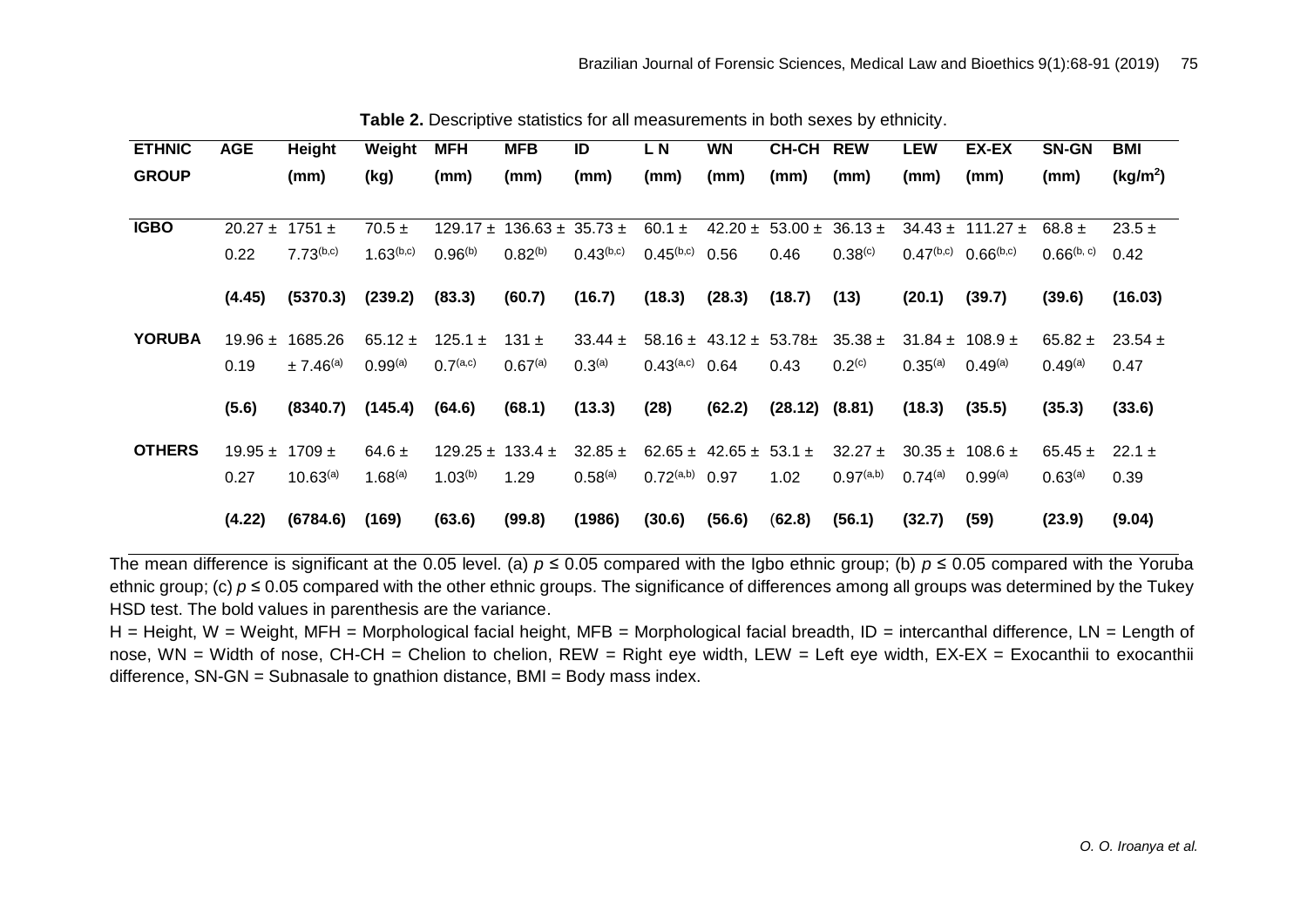|                 | Table 3. Descriptive statistics for all measurements by ethnicity and sex and Post-Hoc analysis. |                     |                |                    |                                |              |                       |                     |                     |                      |                     |              |                     |                      |
|-----------------|--------------------------------------------------------------------------------------------------|---------------------|----------------|--------------------|--------------------------------|--------------|-----------------------|---------------------|---------------------|----------------------|---------------------|--------------|---------------------|----------------------|
| <b>Ethnicit</b> | Age                                                                                              | H                   | W              | <b>MFH</b>         |                                | ID           | <b>LN</b>             | <b>WN</b>           | CH-CH               | <b>REW</b>           | <b>LEW</b>          | EX-EX        | <b>SN-GN</b>        | <b>BMI</b>           |
| У               |                                                                                                  | (m)                 | (kg)           | (mm)               | <b>MFB</b>                     | (mm)         | (mm)                  | (mm)                | (mm)                | (mm)                 | (mm)                | (mm)         | (mm)                | (kg/m <sup>2</sup> ) |
| (SEX)           |                                                                                                  |                     |                |                    | (mm)                           |              |                       |                     |                     |                      |                     |              |                     |                      |
| <b>IGBO</b>     | 20.18                                                                                            | $1765 \pm$          |                | 69.18 ± 129.64 ±   | 137.18                         | $36.27 \pm$  | 59.41 $\pm$           | 43.55 $\pm$         | 53.64 $\pm$         | $36.50 \pm$          | $36.23 \pm$         | 111.41 $\pm$ | $70.09 \pm$         | 23.14 $\pm$          |
| (M)             | ± 0.24                                                                                           | 8.54 <sup>(d)</sup> | 1.29           | $1.20^{(c)}$       | ± 1.04                         | 0.49         | $0.53^{(c)}$          | 0.65 <sup>(d)</sup> | 0.59 <sup>(c)</sup> | $0.48^{(c)}$         | 0.38 <sup>(d)</sup> | 0.77         | 0.67 <sup>(d)</sup> | 0.54                 |
|                 | (3.94)                                                                                           | (4816.15)           | (109.91)       | (91.53)            | (70.95)                        | (15.8)       | (18.62)               | (28.13)             | (22.57)             | (15.49)              | (9.5)               | (39.292)     | (29.62)             | (19.04)              |
| <b>YORUBA</b>   | 19.86                                                                                            | $1762.38 \pm$       | 69.57 $\pm$    | 130.67 $\pm$       | 134 $\pm$                      | 34.86 $\pm$  | 59.14 $\pm$           | $43.29 \pm$         | $54.71 \pm$         | $36.1 \pm$           | 35.81 $\pm$         | 110.05 $\pm$ | 69.81 $\pm$         | $22.62 \pm$          |
| (M)             | ± 0.23                                                                                           | $8.99^{(e)}$        | $1.2^{(e)}$    | 0.9 <sup>(e)</sup> | $1.1^{(e)}$                    | $0.38^{(e)}$ | 0.6 <sup>(c)</sup>    | 0.37                | 0.62                | 0.4 <sup>(c)</sup>   | $0.35^{(e)}$        | 0.66         | $0.76^{(e)}$        | 0.46                 |
|                 | (3.32)                                                                                           | (5089.40)           | (90.73)        | (51.61)            | (73.94)                        | (8.93)       | (22.29)               | (8.53)              | (23.82)             | (10.25)              | (7.61)              | (27.53)      | (35.96)             | (13.21)              |
| <b>OTHERS</b>   | 20.14                                                                                            | $1761.43 \pm$       | 68.86 $\pm$    |                    | $135.7 \pm 139.57 \pm 139.57$  | 34.86 $\pm$  | 64.57 $\pm$           | 44 $\pm$            | $57.71 \pm$         | 28.91 $\pm$          | $35.29 +$           | 113.00 $\pm$ | 69.71 $\pm$         | $21.00 \pm$          |
| (M)             | $\pm 0.48$                                                                                       | $15.65^{(f)}$       | 2.38           | $1.10^{(a,f)}$     | 2.34 <sup>(f)</sup>            | $0.63^{(f)}$ | 0.46 <sup>(a,b)</sup> | 0.68                | 1.91(a,f)           | $2.44^{(a,b,f)}$     | $0.81^{(f)}$        | $2.00^{(f)}$ | 0.84 <sup>(f)</sup> | 0.41                 |
|                 | (4.93)                                                                                           | (5142.86)           | (118.93)       |                    | $(27.21)$ $(114.86)$           | (8.23)       | (4.46)                | (9.6)               |                     | $(76.41)$ $(124.55)$ | (13.71)             | (84)         | (14.91)             | (3.6)                |
| <b>IGBO</b>     | $20.5 \pm$                                                                                       | $1712.5 \pm$        | $74.13 \pm$    |                    | $127.88 \pm 135.12 \pm 135.12$ | $34.25 \pm$  | 62.00 $\pm$           | $38.5 \pm$          | $51.25 \pm$         | $35.13 \pm$          | $29.5 \pm$          | 110.87 $\pm$ | $65.25 \pm$         | $24.50 \pm$          |
| (F)             | 0.50                                                                                             | $14.50^{(a,e)}$     | $5.00^{(e,f)}$ | $1.60^{(e)}$       | $1.14^{(e)}$                   | 0.83         | $0.74^{(e)}$          | 0.66 <sup>(a)</sup> | 0.43                | 0.46                 | 0.83 <sup>(a)</sup> | 1.32         | 1.46 <sup>(a)</sup> | 0.53                 |
|                 | (6.00)                                                                                           | (5060.87)           | (596.46)       | (61.42)            | (31.16)                        | (16.63)      | (13.04)               | (10.44)             | (4.37)              | (5.07)               | (16.44)             | (41.85)      | (51.33)             | (6.78)               |

*O. O. Iroanya et al.*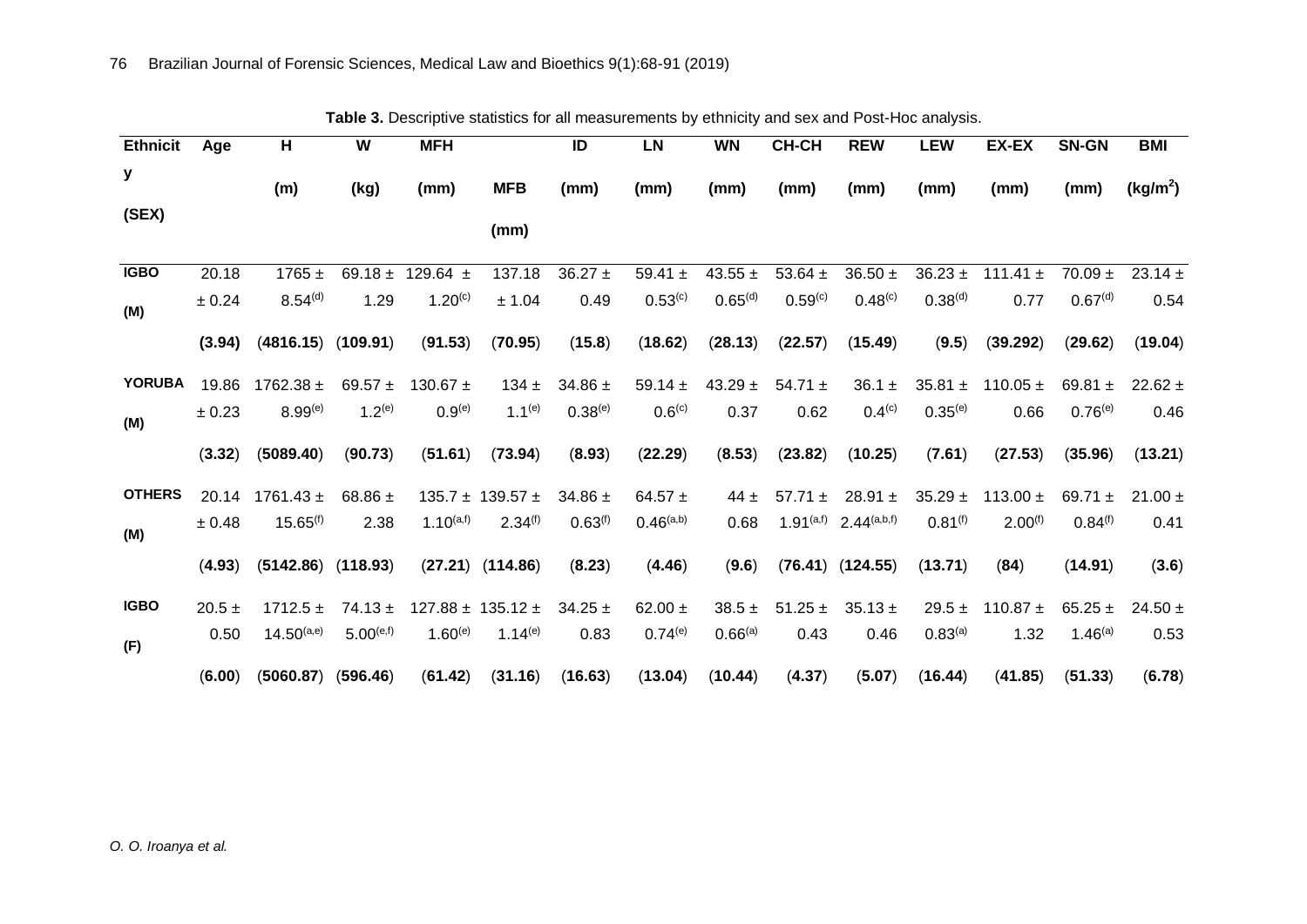| <b>YORUBA</b> | 20.03      | 1629.41 $\pm$             | 61.9 $\pm$          |                             | $121 \pm 128.83 \pm 32.41 \pm 128.83$ |              |                    | $57.45 \pm 43.00 \pm 1$ |              |              |              | $53.1 \pm 34.86 \pm 28.97 \pm 108.07 \pm 62.93 \pm 24.21 \pm 10.02$                      |                     |         |
|---------------|------------|---------------------------|---------------------|-----------------------------|---------------------------------------|--------------|--------------------|-------------------------|--------------|--------------|--------------|------------------------------------------------------------------------------------------|---------------------|---------|
| (F)           | $\pm 0.29$ | 6.10 <sup>(b,d,f)</sup>   | 1 $4^{(b,d)}$       | $0.6$ <sup>(b.d,f)</sup>    | $0.78^{(b,d)}$                        | $0.40^{(b)}$ | $0.60^{\rm (d,f)}$ | 1.08                    | 0.59         | 0.29         | $0.27^{(b)}$ | 0.68                                                                                     | $0.42^{(b)}$        | 0.74    |
|               | (7.22)     | $(3269.62)$ $(161.47)$    |                     | (35.34)                     | (53.24)                               | (13.99)      |                    | $(31.3)$ $(101.65)$     | (30.44)      | (7.24)       | (6.24)       | (39.97)                                                                                  | (15.14)             | (47.54) |
| <b>OTHERS</b> | 19.85      | $1680.77 \pm 62.31 \pm 1$ |                     |                             | $125.7 \pm 130.08 \pm 31.77 \pm 1$    |              |                    |                         |              |              |              | $61.62 \pm 41.92 \pm 50.62 \pm 34.08 \pm 27.69 \pm 106.23 \pm 63.15 \pm 22.69 \pm 10.02$ |                     |         |
| (F)           | ± 0.32     | 11 $9^{(c,e)}$            | 2.17 <sup>(d)</sup> | 1 1 $\Omega^{\text{(c,e)}}$ | $1.26^{(c)}$                          | $0.77^{(c)}$ | $1.04^{(e)}$       | 1.44                    | $1.00^{(c)}$ | $0.55^{(c)}$ | $0.77^{(c)}$ | 0.89 <sup>(c)</sup>                                                                      | 0.59 <sup>(c)</sup> | 0.53    |
|               | (3.92)     | $(5490.18)$ $(184.32)$    |                     | (48.81)                     | (62.13)                               | (23.08)      | (42.09)            | (81.23)                 | (39.24)      | (11.92)      | (22.8)       | (30.97)                                                                                  | (13.71)             | (11.11) |

The mean difference is significant at the 0.05 level. (a)  $p \le 0.05$  compared with the males of the Igbo ethnic group; (b)  $p \le 0.05$  compared with the males of the Yoruba ethnic group; (c) *p* ≤ 0.05 compared with the males of the Other ethnic groups; (d) *p* ≤ 0.05 compared with the females of the Igbo ethnic group; (e) *p* ≤ 0.05 compared with the females of the Yoruba ethnic group; (f) *p* ≤ 0.05 compared with the females of the Other ethnic groups. The significance of differences among all groups was determined by the Tukey HSD test.

 $H =$  Height, W = Weight, MFH = Morphological facial height, MFB = Morphological facial breadth, ID = intercanthal difference, LN = Length of nose, WN = Width of nose, CH-CH = Chelion to chelion, REW = Right eye width, LEW = Left eye width, EX-EX = Exocanthii to exocanthii difference, SN-GN = Subnasale to gnathion distance, BMI = Body mass index.

|                                  | Ethnic group and sex  |                     |                         |                          |  |  |  |  |  |  |
|----------------------------------|-----------------------|---------------------|-------------------------|--------------------------|--|--|--|--|--|--|
| Range of Prosopic Index (PI) (%) | Igbo males<br>$(\% )$ | Yoruba males<br>(%) | Igbo females<br>$(\% )$ | Yoruba females<br>$(\%)$ |  |  |  |  |  |  |
| Hypereuriprosopic                | 4.55                  | l.59                |                         | 0                        |  |  |  |  |  |  |
| Euriprosopic                     | 4.55                  | 3.18                | 0                       | 6.9                      |  |  |  |  |  |  |
| <b>Mesoprosopic</b>              | 22.72                 | 9.52                | 25                      | 17.24                    |  |  |  |  |  |  |
| Leptoprosopic                    | 18.18                 | 19.04               | 50                      | 31.04                    |  |  |  |  |  |  |
| Hyperleptoprosopic               | 50                    | 66.67               | 25                      | 44.82                    |  |  |  |  |  |  |

**Table 4.** The frequency of facial shape of the Igbos and Yorubas determined individually, according to the value of total facial index.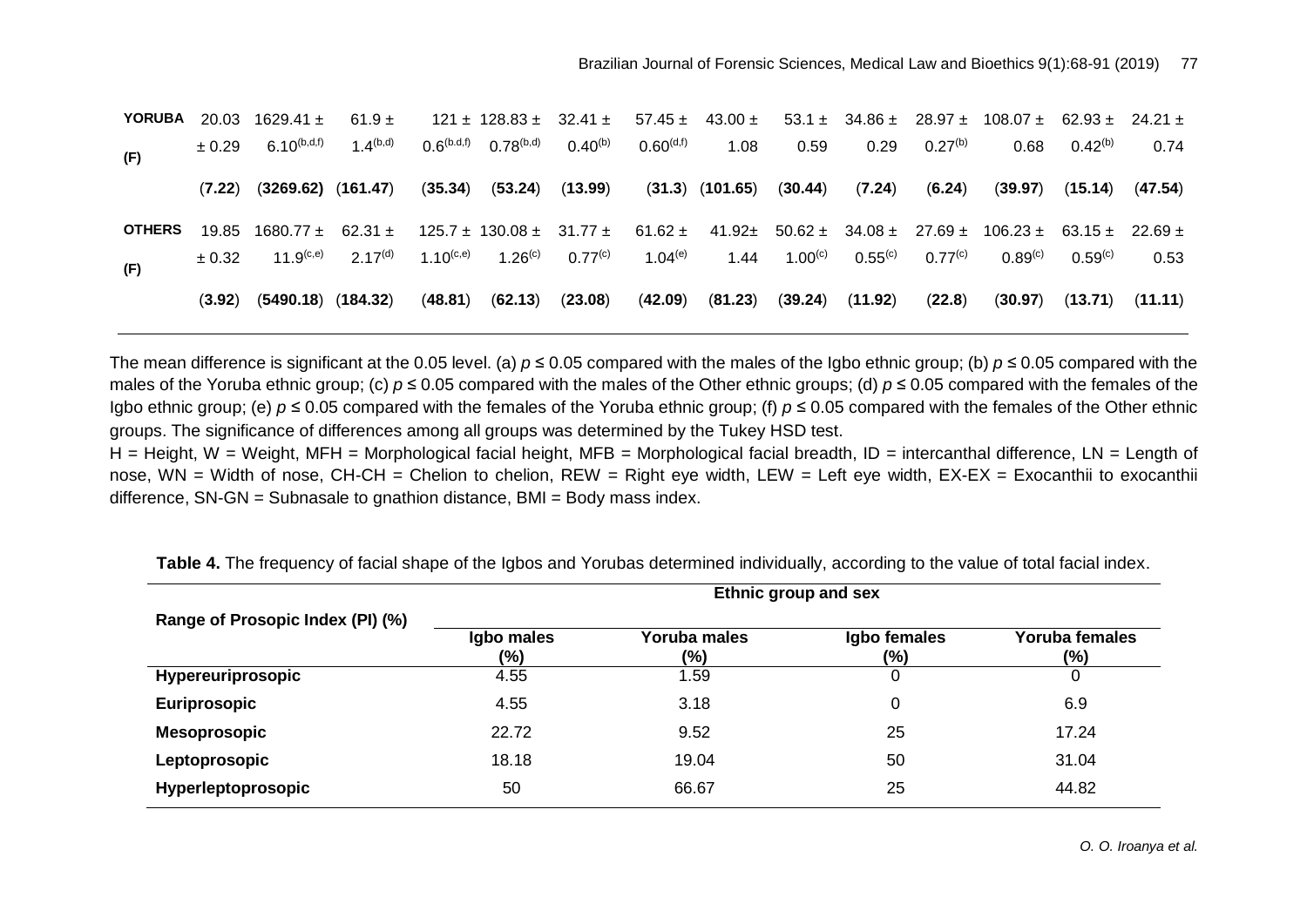The nasal index of all the males and females are 72.88  $\pm$  0.72 and 72.03  $\pm$ 1.61 respectively. The mean value of the nasal index of Igbo females grouped as Leptorrhine was significantly ( $p \le 0.05$ ) lower compared to the Igbo males and the Yoruba males and females that is mesorrhine. None of the ethnic groups were platyrrhine.

|                  |                                   |              | 95% Confidence Interval for |                |                |             |  |  |
|------------------|-----------------------------------|--------------|-----------------------------|----------------|----------------|-------------|--|--|
| Sex and          | Mean $\pm$ SEM                    |              | <b>Mean</b>                 | <b>Minimum</b> | <b>Maximum</b> | Nose type   |  |  |
| <b>Ethnicity</b> |                                   | Lower        | <b>Upper Bound</b>          |                |                |             |  |  |
|                  |                                   | <b>Bound</b> |                             |                |                |             |  |  |
| lgbo(M)          | 73.76 $\pm$ 1.35 <sup>(d)</sup>   | 71.06        | 76.47                       | 55.88          | 100.00         | Mesorrhine  |  |  |
| Yoruba (M)       | $73.55 \pm 0.84$ <sup>(d)</sup>   | 71.87        | 75.23                       | 61.54          | 83.64          | Mesorrhine  |  |  |
| Other (M)        | $68.1 \pm 0.76$                   | 66.51        | 69.69                       | 61.90          | 71.64          | Leptorrhine |  |  |
| lgbo(F)          | $62.15 \pm 0.97^{\text{(a,b,e)}}$ | 60.14        | 64.16                       | 56.67          | 72.13          | Leptorrhine |  |  |
| Yoruba (F)       | $76.03 \pm 2.32^{(d)}$            | 71.41        | 80.65                       | 54.10          | 134.88         | Mesorrhine  |  |  |
| Other (F)        | $69.19 \pm 2.98$                  | 63.17        | 75.21                       | 47.76          | 114.55         | Leptorrhine |  |  |

**Table 5.** Classification of the different ethnic groups based on nasal anthropometric parameters.

The mean difference is significant at the 0.05 level. (a)  $p \le 0.05$  compared with the males of the Igbo ethnic group; (b)  $p \le 0.05$  compared with the males of the Yoruba ethnic group; (c) *p* ≤ 0.05 compared with the males of the Other ethnic groups; (d) *p* ≤ 0.05 compared with the females of the Igbo ethnic group; (e) *p* ≤ 0.05 compared with the females of the Yoruba ethnic group; (f)  $p \le 0.05$  compared with the females of the Other ethnic groups. The significance of differences among all groups was determined by the Tukey HSD test.

Pearson's correlation analysis was carried out to assess the association between age, height, weight, ethnicity and craniofacial measurements in male, female and both sexes respectively. Table 6 shows that in male, age correlated with MFB, WN, CH-CH and EX-EX at 0.05 level of significance and correlated with weight, REW, and BMI at 0.01 level of significance. Height correlated with weight, CH-CH, SN-GN and BMI at 0.01 level of significance but correlated with MFB and LEW at 0.05 level of significance. Weight correlated with age, height, MFH, MFB, LN, WN, CH-CH, SN-GN and BMI at 0.01 level of significance but correlated with EX-EX at 0.05 level of significance. Morphological facial height correlated with weight, MFB, LN, EX-EX and SN-GN at 0.01 level of significance. Morphological facial breadth correlated with weight, MFH, CH-CH, LEW, EX-EX, and SN-GN at 0.01 level of significance but correlated with age, height and LN at 0.05 level of significance. Intercanthal difference correlated with REW, LEW and EX-EX at 0.01 level of significance and LN at 0.05 level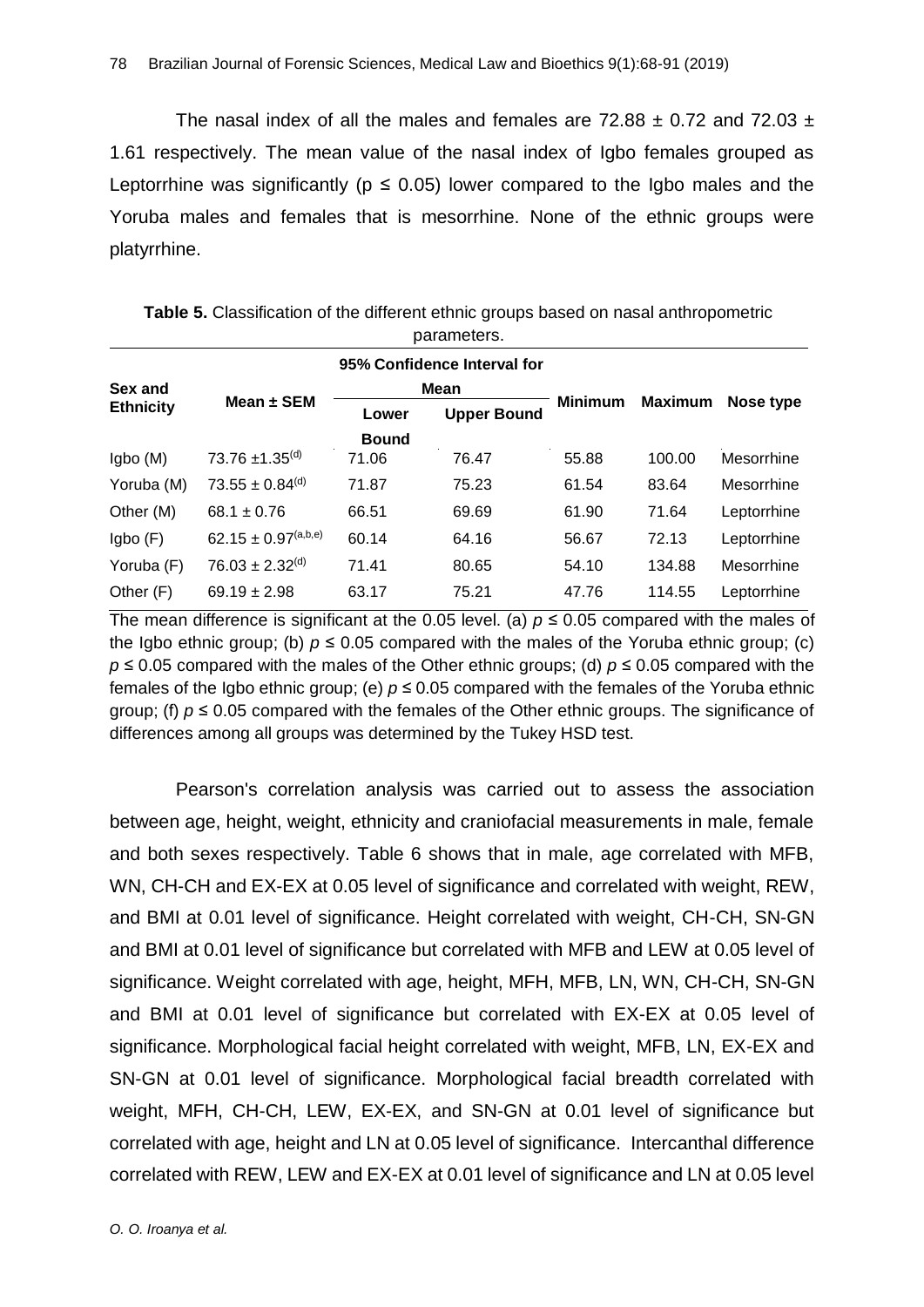of significance respectively. Length of nose correlated with weight, MFH, CH-CH, SN-GN at 0.01 level of significance but correlate with MFB and BMI at 0.05 level of significance, Width of nose correlated with weight at 0.01 level of significance but correlated with age and MFB at 0.05 level of significance. Chelion and chelion distance correlated with height, weight, MFB, LN and LEW at 0.01 level of significance but correlated with age and EX-EX at 0.05 level of significance. Right eye width correlated with age, ID, LEW and EX-EX at 0.01 level of significance. Left eye width correlated with MFB, ID, CH-CH, REW and EX-EX at 0.01 level of significance but correlated with height at 0.05 level of significance. Exocanthii to exocanthii distance correlated with age, weight and CH-CH at 0.05 level of significance but correlated with MFH, MFB, ID, REW and LEW at 0.01 level of significance. Subnasale to gnathion distance correlated with height, weight, MFH, MFB, ID and LN at 0.01 level of significance. Body mass index correlated with age, height and weight at 0.01 level of significance but correlated with LN at 0.05 level of significance.

Table 7 describes Pearson's correlation analysis outcome in female subjects. Age correlated with LEW at 0.01 level of significance. Height correlated with weight, MFH, MFB, LN, EX-EX and SN-GN at 0.01 level of significance but correlated with CH-CH at 0.05 level of significance. Weight correlated with height, MFH, MFB and EX-EX at 0.01 level of significance but correlated with LEW at 0.05 level of significance. Morphological facial height correlated with height, weight, MFB, ID, LN and SN-GN at 0.01 level of significance but correlated with LEW, and EX-EX at 0.05 level of significance. Morphological facial breadth correlated with height, weight, MFH, ID, LN, WN and EX-EX at 0.01 level of significance but correlated with LEW at 0.05 level of significance. Intercanthal distance correlated with MFH, MFB, REW and EX-EX at 0.01 level of significance. Length of nose correlated with weight, MFH, WN, CH-CH and EX-EX at 0.01 level of significance while width of nose correlated with MFB, LN and CH-CH at 0.01 level of significance. Chelion and chelion distance correlated with MFB, LN, WN, REW and LEW at 0.01 level of significance but correlated with height and EX-EX at 0.05 level of significance. Right eye width correlated with ID, CH-CH, LEW and EX-EX at 0.01 level of significance. Left eye width correlated with age, CH-CH, REW and EX-EX at 0.01 level of significance and also with LN, MFH, MFB and BMI at 0.05 level of significance. Exocanthii to exocanthii distance correlated with height, weight, MFB, ID, REW, LEW and SN-GN at 0.01 level of significance and also with MFH, LN, WN and CH-CH at 0.05 level of significance. Subnasale to gnathion distance correlated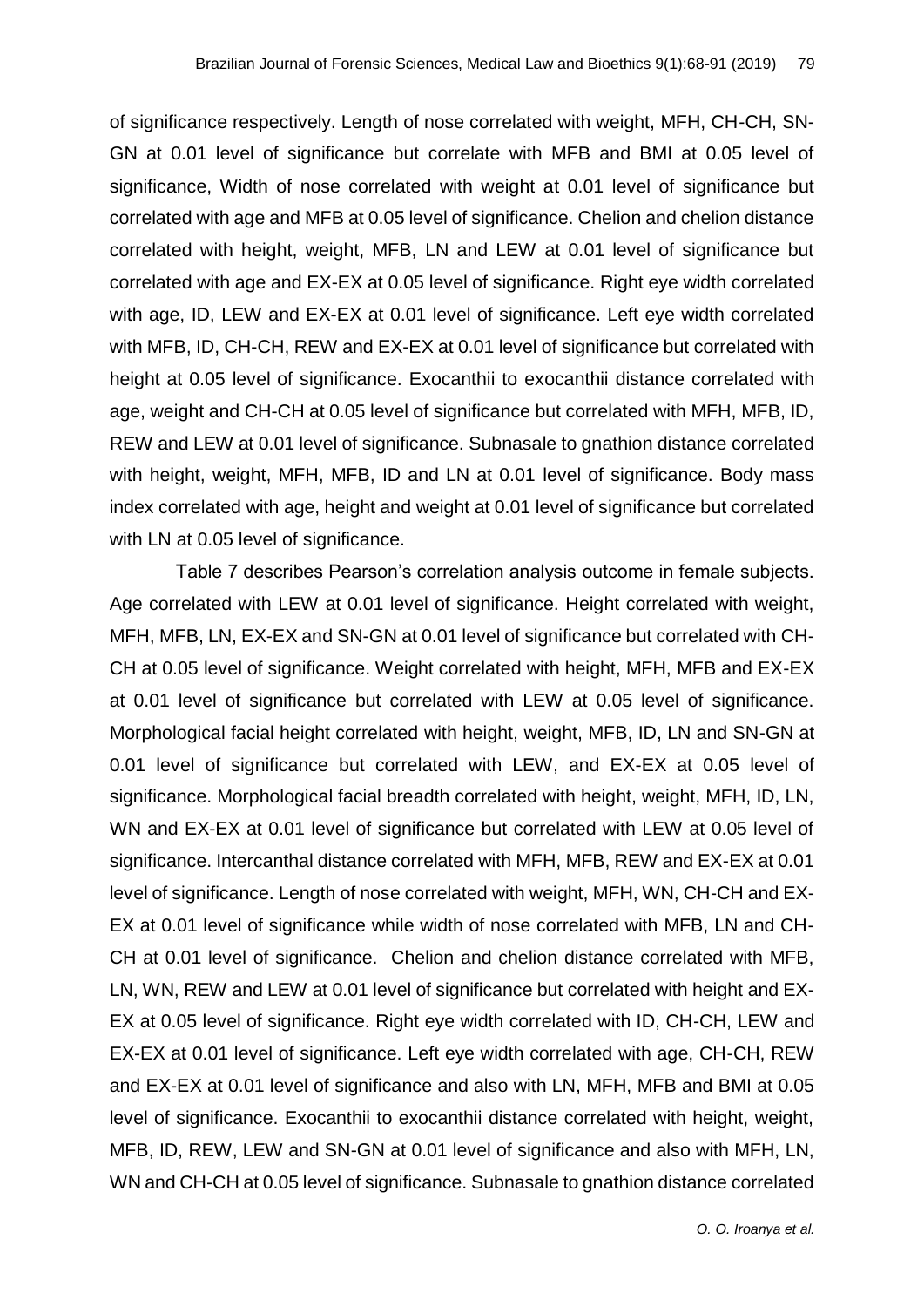with height, MFH and EX-EX at 0.01 level of significance. Body mass index had no correlation with all the parameters which were analysed in the female subjects.

|                                    |                     |                 |                          |                                                    |                           |              |                                           |                   |              |                    |                 |            | Table 6. Correlation between age, height, weight and craniofacial features in male subjects. |                      |
|------------------------------------|---------------------|-----------------|--------------------------|----------------------------------------------------|---------------------------|--------------|-------------------------------------------|-------------------|--------------|--------------------|-----------------|------------|----------------------------------------------------------------------------------------------|----------------------|
|                                    | <b>AGE</b>          | н               | W                        | <b>MFH</b>                                         | <b>MFB</b>                | ID           | LN                                        | W <sub>N</sub>    | <b>CH-CH</b> | <b>REW LEW</b>     |                 |            | EX-EX SN-GN                                                                                  | <b>BMI</b>           |
|                                    | (years)             | $(mm)$ (kg)     |                          |                                                    |                           |              | $(mm)$ $(mm)$ $(mm)$ $(mm)$ $(mm)$ $(mm)$ |                   |              | $(mm)$ $(mm)$      |                 | (mm)       | (mm)                                                                                         | (kg/m <sup>2</sup> ) |
| <b>AGE</b><br>(years)              | 1.00                |                 | $-0.05$ $0.26$ $0.08$    |                                                    |                           |              | $0.18^{\circ}$ -0.04 -0.04 0.18 -.18      |                   |              | $-.22$ ** $-.0.12$ |                 | $0.17^*$   | $-0.02$                                                                                      | $0.36$ **            |
| н.<br>(mm)                         | $-0.05$             | 1.00            | $0.23$ " $0.14$          |                                                    | $0.17^{\circ}$ 0.13       |              | 0.05                                      | $-0.06$ $0.25$ ** |              | $-0.08$ $0.2^*$    |                 | 0.01       | $0.24$ **                                                                                    | $-0.23$ *            |
| W<br>(kg)                          | 0.26                | $0.23$ " $1.00$ |                          | 0.36" 0.22" -0.11 0.27" 0.23" 0.29"                |                           |              |                                           |                   |              | 0.1                | 0.14            | $0.19^{*}$ | $0.33$ **                                                                                    | $0.28$ **            |
| <b>MFH</b><br>(mm)                 | 0.08                | 0.14            | $0.36^{**}$ 1.00         |                                                    | $0.22$ <sup>**</sup> 0.02 |              | $0.43$ " -0.05 0.12                       |                   |              | 0.1                | $-0.05$         | 0.23       | $0.56$ **                                                                                    | $-0.08$              |
| <b>MFB</b><br>(mm)                 | $.018^*$            |                 |                          | 0.17* 0.22** 0.22** 1.00  0.12  0.21* 0.21* 0.27** |                           |              |                                           |                   |              | 0.03               | $0.25$ **       | $0.33$ **  | $0.34$ **                                                                                    | $-0.1$               |
| ID<br>(mm)                         | $-0.04$             | 0.13            | $-0.11$ 0.02             |                                                    | 0.12                      | 1.00         | $-.18$                                    | 0.14              | $-0.14$      |                    | $0.26"$ $0.31"$ | 0.39"      | $0.21$ **                                                                                    | $-0.00$              |
| LN<br>(mm)                         | $-0.04$             | 0.05            |                          | $0.26$ " $0.43$ " $0.21$ " $-18$ "                 |                           |              | 1.00                                      | 0.04              | 0.28         | $-0.12 -0.08$      |                 | 0.01       | $0.29$ **                                                                                    | $-0.18$ <sup>*</sup> |
| <b>WN</b><br>(mm)                  | $.175$ <sup>*</sup> |                 |                          | $-0.06$ $0.23$ $-0.05$ $0.21$ $0.14$ $0.04$        |                           |              |                                           | 1.00              | $-.011$      | 0.01               | 0.12            | .129       | 0.01                                                                                         | 0.02                 |
| <b>CH-CH</b><br>(mm)               | $-.182"$            |                 | $0.25$ " $0.29$ " $0.12$ |                                                    |                           |              | $0.27$ ** $-.014$ $0.28$ ** $-.0.11$ 1.00 |                   |              | $-0.01$ $0.25$ **  |                 | $0.21^*$   | 0.12                                                                                         | $-0.14$              |
| <b>REW</b><br>(mm)                 | $0.22$ "            | $-0.08$         | .01                      | .01                                                | 0.03                      |              | $0.26$ ** $-0.12$ 0.01                    |                   | $-0.01$      | 1.00               | $0.51$ **       | $0.47$ **  | 0.07                                                                                         | 0.12                 |
| <b>LEW</b><br>(mm)                 | $-0.12$             | $0.2^*$         | 0.14                     |                                                    |                           |              | $-0.05$ $0.25$ $0.31$ $-0.08$ $0.12$      |                   | $0.25$ **    | $0.51$ " $1.00$    |                 | 0.59"      | 0.09                                                                                         | $-0.09$              |
| EX-EX<br>(mm)                      | $.168^*$            | 0.01            | $0.19^{\degree}$         | $0.23$ " $0.33$ " $0.39$ " $0.01$                  |                           |              |                                           | 0.13              | $0.21^*$     | $0.47"$ $0.59"$    |                 | 1.00       | 0.16                                                                                         | $-0.02$              |
| SN-GN<br>(mm)                      | $-0.017$            |                 |                          | 0.24" 0.33" 0.56" 0.34" 0.21" 0.29" 0.01           |                           |              |                                           |                   | 0.12         | 0.07               | 0.09            | 0.16       | 1.00                                                                                         | $-0.08$              |
| <b>BMI</b><br>(kg/m <sup>2</sup> ) | $0.36$ **           |                 |                          | $0.23$ " $0.28$ " $-0.09$ $-0.1$                   |                           | $-0.01 - 18$ |                                           | 0.02              | $-0.14$      | 0.12               | $-0.09$         | $-0.02$    | $-0.08$                                                                                      | 1.00                 |

\* Correlation is significant at the 0.05 level (2-tailed). \*\* Correlation is significant at the 0.01 level (2-tailed).

 $H =$  Height, W = Weight, MFH = Morphological facial height, MFB = Morphological facial breadth, ID = intercanthal difference,  $LN = Length$  of nose,  $WN = Width$  of nose,  $CH-CH =$ Chelion to chelion,  $REW = Right$  eye width,  $LEW = Left$  eye width,  $EX-EX = Exocanthii$  to exocanthii difference, SN-GN = Subnasale to gnathion distance, BMI = Body mass index.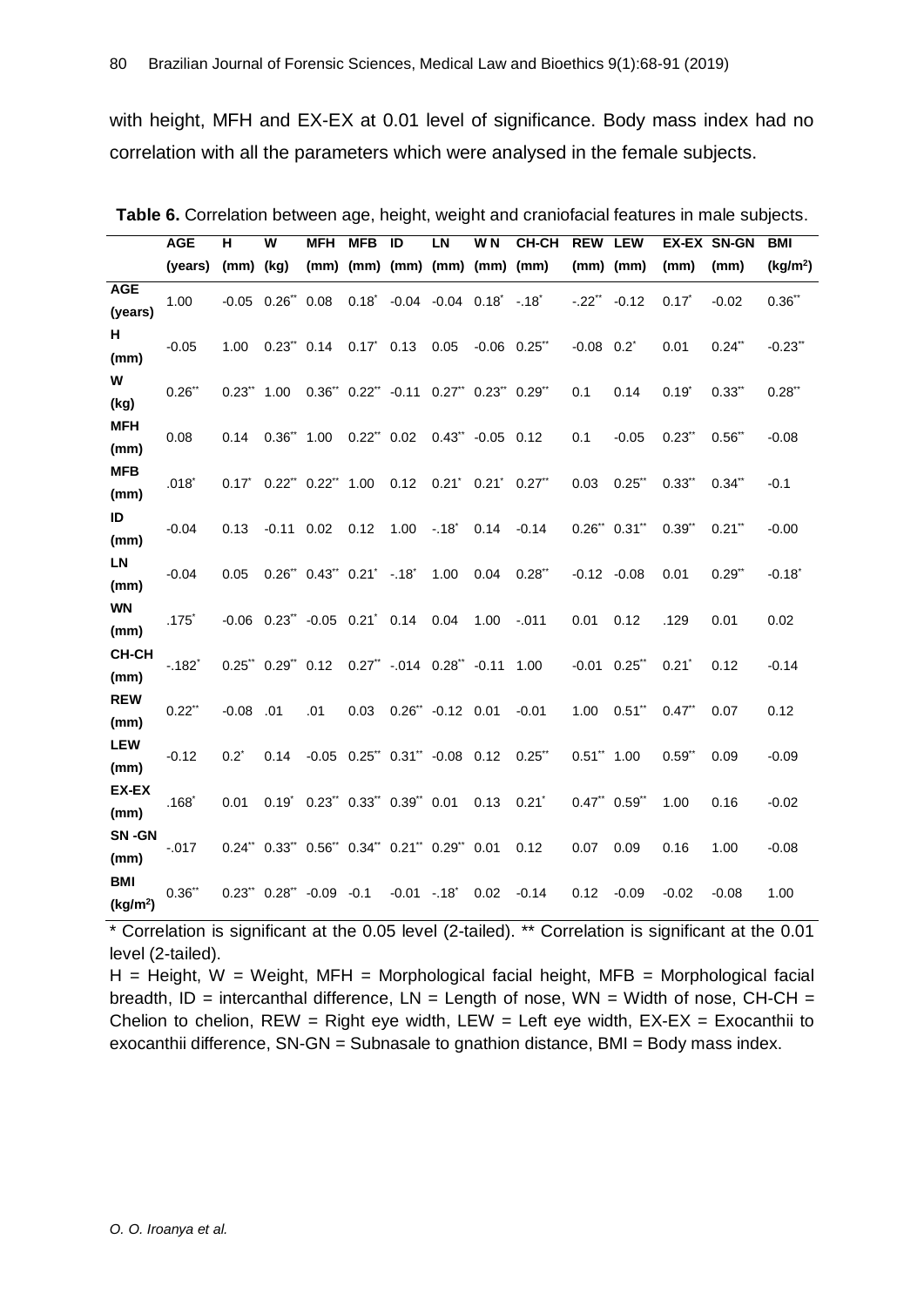|                       | <b>AGE</b>   | н                    | W         | MFH                     | <b>MFB</b>           | ID              | oupjoolo.<br>LN              | W N                             | CH-                                                  | <b>REW</b>                                  | <b>LEW</b>                  | EX-EX SN-            |                 | <b>BMI</b>           |
|-----------------------|--------------|----------------------|-----------|-------------------------|----------------------|-----------------|------------------------------|---------------------------------|------------------------------------------------------|---------------------------------------------|-----------------------------|----------------------|-----------------|----------------------|
|                       | (years) (mm) |                      | (kg)      |                         | $(mm)$ $(mm)$        |                 | $(mm)$ $(mm)$                | (mm)                            | <b>CH</b>                                            |                                             | $(mm)$ $(mm)$ $(mm)$        |                      | <b>GN</b>       | (kg/m <sup>2</sup> ) |
|                       |              |                      |           |                         |                      |                 |                              |                                 | (mm)                                                 |                                             |                             |                      | (mm)            |                      |
| <b>AGE</b>            | 1            | .021                 | .148      | .096                    | .076                 | .120            | .066                         |                                 | $-129$ $-149$ $-094$ $-263$ $-139$                   |                                             |                             |                      | .011            | .027                 |
| (years)               |              |                      |           |                         |                      |                 |                              |                                 |                                                      |                                             |                             |                      |                 |                      |
| <b>HEIGHT</b><br>(mm) | .021         | $\mathbf 1$          | .499**    | .285                    | .288**               |                 | $-.007$ .215**               | .060                            |                                                      | $-0.175$ $-0.003$ $-0.024$ $0.228$ $-0.024$ |                             |                      | $.215$ " -.131  |                      |
| <b>WEIGH</b>          |              |                      |           |                         |                      |                 |                              |                                 |                                                      |                                             |                             |                      |                 |                      |
| Τ                     | .148         | .499"                | 1         |                         | .385" .518"          | .086            | .120                         | .076                            | .009                                                 | .045                                        | $.199^{\degree}$            | .262                 | .024            | .069                 |
| (kg)                  |              |                      |           |                         |                      |                 |                              |                                 |                                                      |                                             |                             |                      |                 |                      |
| <b>MFH</b>            | .096         | .285                 | $.385"$ 1 |                         | $.298$ **            |                 | $.235$ " $.592$ "            |                                 | $-.003-.112-.125$                                    |                                             |                             | $.177*$              | .264** .073     |                      |
| (mm)                  |              |                      |           |                         |                      |                 |                              |                                 |                                                      |                                             | $204*$                      |                      |                 |                      |
| <b>MFB</b>            | .076         | .288"                |           | .518" .298" 1           |                      | $.301$ ".032    |                              |                                 | .337** .261** -.036                                  |                                             | .177                        | $.332**$             | .037            | $-.029$              |
| (mm)<br>ID            |              |                      |           |                         |                      |                 |                              |                                 |                                                      |                                             |                             |                      |                 |                      |
| (mm)                  | .120         | $-.007$              | .086      | .235" .301"             |                      | $\mathbf{1}$    | .100                         | .029                            | $-159$                                               |                                             | $.216^{**}$ -.086 .375*     |                      | .123            | .095                 |
| LN                    |              |                      |           |                         |                      |                 |                              |                                 |                                                      |                                             |                             |                      |                 |                      |
| (mm)                  | .066         | $0.22$ "             | 0.12      | $0.59"$ 0.03            |                      | 0.1             | 1                            |                                 | $0.24$ " $0.22$ "                                    |                                             | $-0.04$ $-0.05$ $0.22$ **   |                      | 0.00            | 0.05                 |
| <b>WN</b>             | $-0.13$      | 0.06                 |           | 0.076 -0.00 0.34**      |                      | 0.03            | $-0.24$ " 1                  |                                 | $0.65"$ 0.08                                         |                                             | $-0.08$ $0.18$ <sup>*</sup> |                      | $-0.11 - 0.04$  |                      |
| (mm)                  |              |                      |           |                         |                      |                 |                              |                                 |                                                      |                                             |                             |                      |                 |                      |
| CH-CH<br>(mm)         | $-0.15$      | $-0.18$ <sup>*</sup> | .01       | $-0.11$ $0.26$ **       |                      |                 | $-0.16$ $-0.22$ $0.65$ $1$   |                                 |                                                      |                                             | $0.39"$ $0.22"$ $0.20"$     |                      | $-0.11$ 0.1     |                      |
| <b>REW</b>            |              |                      |           |                         |                      |                 |                              |                                 |                                                      |                                             |                             |                      |                 |                      |
| (mm)                  | $-0.09$      | $-0.00$              | 0.05      | $-0.13 - 0.04$          |                      |                 | $0.22$ <sup>**</sup> $-0.04$ |                                 | $0.08$ $0.39"$ 1                                     |                                             | $0.36$ " .252"              |                      | $-0.04$ 0.08    |                      |
| <b>LEW</b>            | $0.26$ **    | $-0.02$              | $0.2^*$   | $-0.2^*$                | $-0.18$ <sup>*</sup> | $-0.09 - 0.05$  |                              |                                 | $-0.08$ $0.22$ <sup>**</sup> $0.36$ <sup>**</sup> 1  |                                             |                             | $0.41$ <sup>**</sup> | $-0.14$ 0.17    |                      |
| (mm)                  |              |                      |           |                         |                      |                 |                              |                                 |                                                      |                                             |                             |                      |                 |                      |
| <b>EX-EX</b>          | .014         | 0.23                 |           | $0.26"$ $0.18"$ $0.33"$ |                      | $0.38"$ $0.22"$ |                              | $0.18^{\circ}$ 0.2 <sup>*</sup> |                                                      |                                             | $0.25$ " $0.41$ " 1         |                      | $0.24$ " $0.06$ |                      |
| (mm)<br>SN-GN         |              |                      |           |                         |                      |                 |                              |                                 |                                                      |                                             |                             |                      |                 |                      |
| (mm)                  | 0.01         | $0.22$ "             | 0.02      | $0.26$ " $0.04$         |                      | 0.12            | 0.00                         |                                 | $-0.11$ $-0.11$ $-0.04$ $-0.14$ $0.24$ <sup>**</sup> |                                             |                             |                      | 1               | $-0.05$              |
| <b>BMI</b>            |              |                      |           |                         |                      |                 |                              |                                 |                                                      |                                             |                             |                      |                 |                      |
| (kg/m <sup>2</sup> )  | 0.03         | $-0.13$              | 0.07      | 0.07                    | $-0.03$              | 0.1             | 0.05                         | $-0.04$ 0.1                     |                                                      | 0.08                                        | $0.17^{\degree}$            | .056                 | $-0.05$ 1       |                      |

| <b>Table 7.</b> Correlation between age, stature, ethnicity and craniofacial features in female |          |  |
|-------------------------------------------------------------------------------------------------|----------|--|
|                                                                                                 | cubioote |  |

\* Correlation is significant at the 0.05 level (2-tailed). \*\* Correlation is significant at the 0.01 level (2-tailed).

 $H =$  Height, W = Weight, MFH = Morphological facial height, MFB = Morphological facial breadth, ID = intercanthal difference,  $LN =$  Length of nose,  $WN =$  Width of nose,  $CH-CH =$ Chelion to chelion,  $REW = Right$  eye width,  $LEW = Left$  eye width,  $EX-EX = Exocanthii$  to exocanthii difference, SN-GN = Subnasale to gnathion distance, BMI = Body mass index.

Table 8 describes the correlation analysis output in both sexes. Age correlated with weight, CH-CH, REW and LEW at 0.01 level of significance but correlated with MFB, EX-EX and BMI at 0.05 level of significance. Height correlated with weight, MFH, MFB, ID, LN, CH-CH, LEW, EX-EX, SN-GN and BMI at 0.01 level of significance.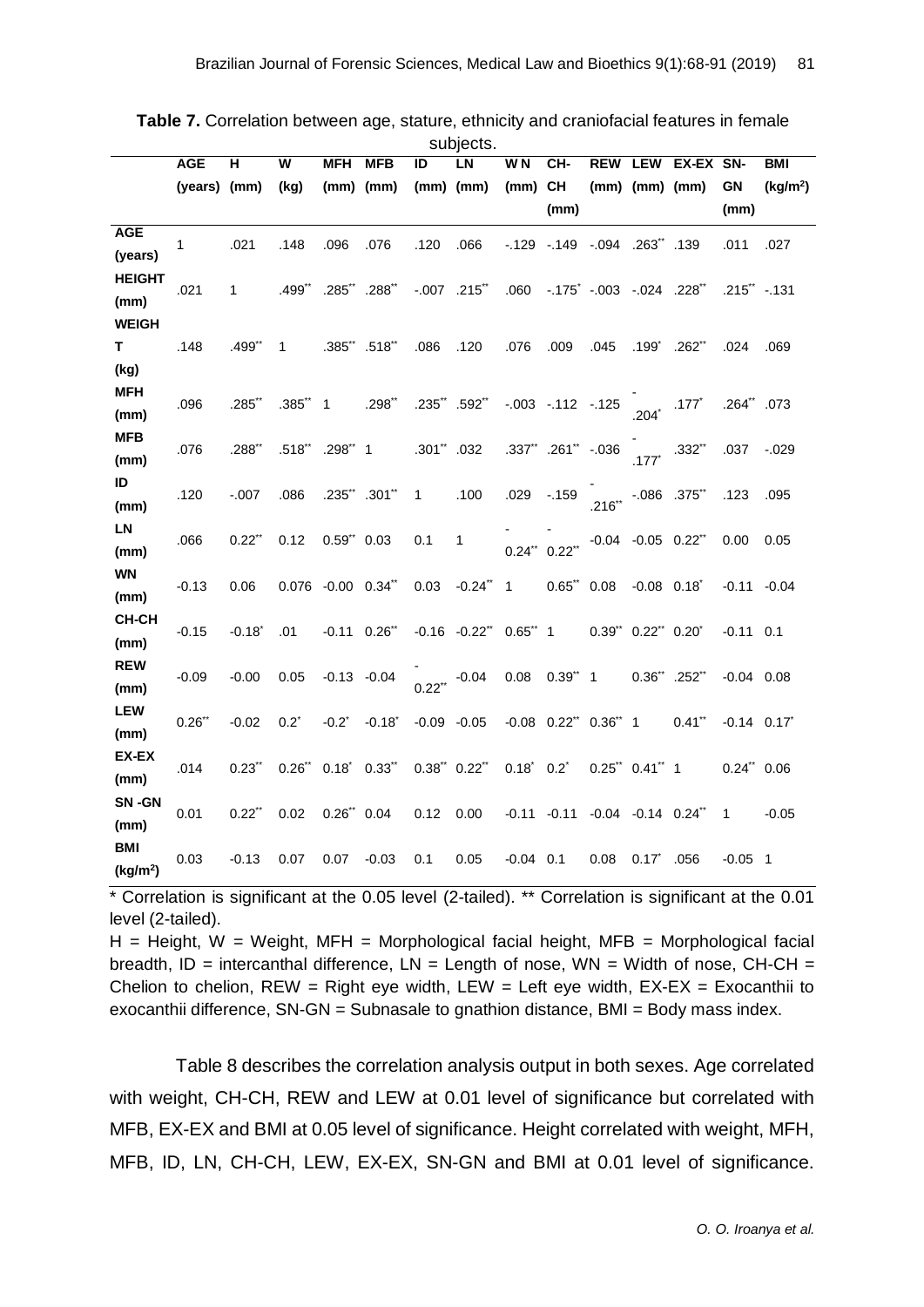Weight correlated with age, height, MFH, MFB, LN, CH-CH, LEW, EX-EX and SN-GN at 0.01 level of significance but correlated with WN at 0.05 level of significance. MFH correlated with height, weight, MFB, ID, LN, LEW, EX-EX and SN-GN at 0.01 level of significance. MFB correlated with height, weight, MFH, ID, WN, CH-CH, LEW, EX-EX and SN-GN at 0.01 level of significance but correlated with age and LN at 0.05 level of significance. Intercanthal distance correlated with height, MFH, MFB, LEW, EX-EX and SN-GN at 0.01 level of significance. Nose length correlated with height, weight, MFH, WN and SN-GN at 0.01 level of significance but correlated with MF and EX-EX at 0.05 level of significance. Width of nose correlated with MFB, LN, CH-CH and EX-EX at 0.01 level of significance but correlated with weight at 0,05 level of significance. Chelion and chelion distance correlated with age, height, weight, MFB, WN, LEW and EX-EX at 0.01 level of significance and also correlated with REW and SN-GN at 0.05 level of significance. Right eye width correlated with age, LEW and EX-EX at 0.01 level of significance but correlated with CH-CH at 0.05 level of significance. Left eye width correlated with height, weight, MFH, MFB, ID, CH-CH, REW, EX-EX and SN-GN at 0.01 level of significance. Exocanthii to exocanthii distance correlated with height, weight, MFH, MFB. ID, WN, CH-CH, REW, LEW and SN-GN at 0.01 level of significance and with age and LN at 0.05 level of significance. Subnasale to gnathion distance correlated with H, W, MFH, MFB, ID, LN, LEW and EX-EX at 0.0 level of significance but correlated with CH-CH and BMI at 0.05 level of significance. BMI correlated with height at 0.01 level of significance but correlated with age and SN-GN at 0.05 level of significance.

|                       | <b>AGE</b> | - H                   | W    | <b>MFH</b>             | <b>MFB</b> | ID                                                                                                                                                                                                                                  | LN | W N                | CH-  | <b>REW</b> | <b>LEW</b>                      | EX-              | SN-                         | <b>BMI</b>     |
|-----------------------|------------|-----------------------|------|------------------------|------------|-------------------------------------------------------------------------------------------------------------------------------------------------------------------------------------------------------------------------------------|----|--------------------|------|------------|---------------------------------|------------------|-----------------------------|----------------|
|                       | (year      | (mm)                  | (kg) | (mm)                   | (mm)       | (mm)                                                                                                                                                                                                                                |    | $(mm)$ $(mm)$ $CH$ |      |            | $(mm)$ $(mm)$                   | EX.              | GN                          | (kg/           |
|                       | s)         |                       |      |                        |            |                                                                                                                                                                                                                                     |    |                    | (mm) |            |                                 | (mm)             | (mm)                        | m <sup>2</sup> |
| <b>SEX</b>            | 0.01       | $-0.61$ <sup>**</sup> |      | $-0.2$ $-0.44$ $-0.34$ |            | $-0.34$ $-0.36$ $-0.07$ $-0.11$                                                                                                                                                                                                     |    |                    |      |            | $-0.22$ $-0.06$ $-0.74$ $-0.74$ |                  | $-0.23$ $-0.55$ $-0.13$     |                |
| <b>AGE</b><br>(years) |            |                       |      |                        |            | 1.00 -0.01 0.18" 0.08 0.12" 0.05 0.02 -0.05 -0.16" -.15" 0.07                                                                                                                                                                       |    |                    |      |            |                                 | $0.15^{\degree}$ | $-0.01$ $0.14$ <sup>*</sup> |                |
| н.<br>(mm)            |            |                       |      |                        |            | $-0.01$ $1.00$ $0.42$ " $0.41$ " $0.37$ " $0.26$ " $0.16$ " $0.08$ $0.17$ " $-0.01$ $0.49$ " $0.23$ " $0.48$ "                                                                                                                      |    |                    |      |            |                                 |                  |                             | $-0.21$        |
| $W$ (kg)              |            | $0.18$ " $0.42$ "     |      |                        |            | $1.00$ $0.4$ " $0.41$ " $0.09$ $0.18$ " $0.13$ " $0.15$ " $0.07$ $0.26$ " $0.26$ " $0.23$ " $0.10$                                                                                                                                  |    |                    |      |            |                                 |                  |                             |                |
| <b>MFH</b><br>(mm)    |            |                       |      |                        |            | $0.08 \quad 0.41^{\circ} \quad 0.4^{\circ} \quad 1.00 \quad 0.36^{\circ} \quad 0.27^{\circ} \quad 0.49^{\circ} \quad 0.03 \quad 0.11 \quad 0.06 \quad 0.25^{\circ} \quad 0.28^{\circ} \quad 0.57^{\circ}$                           |    |                    |      |            |                                 |                  |                             | $-0.06$        |
| <b>MFB</b><br>(mm)    |            |                       |      |                        |            | $0.12^{\circ} \quad 0.37^{\circ} \quad 0.41^{\circ} \quad 0.36^{\circ} \quad 1.00 \qquad 0.31^{\circ} \quad 0.13^{\circ} \quad 0.28^{\circ} \quad 0.32^{\circ} \quad 0.03 \quad 0.28^{\circ} \quad 0.38^{\circ} \quad 0.36^{\circ}$ |    |                    |      |            |                                 |                  |                             | $-0.1$         |

**Table 8.** Correlation between age, height, weight and craniofacial features in both male and female subjects.

*O. O. Iroanya et al.*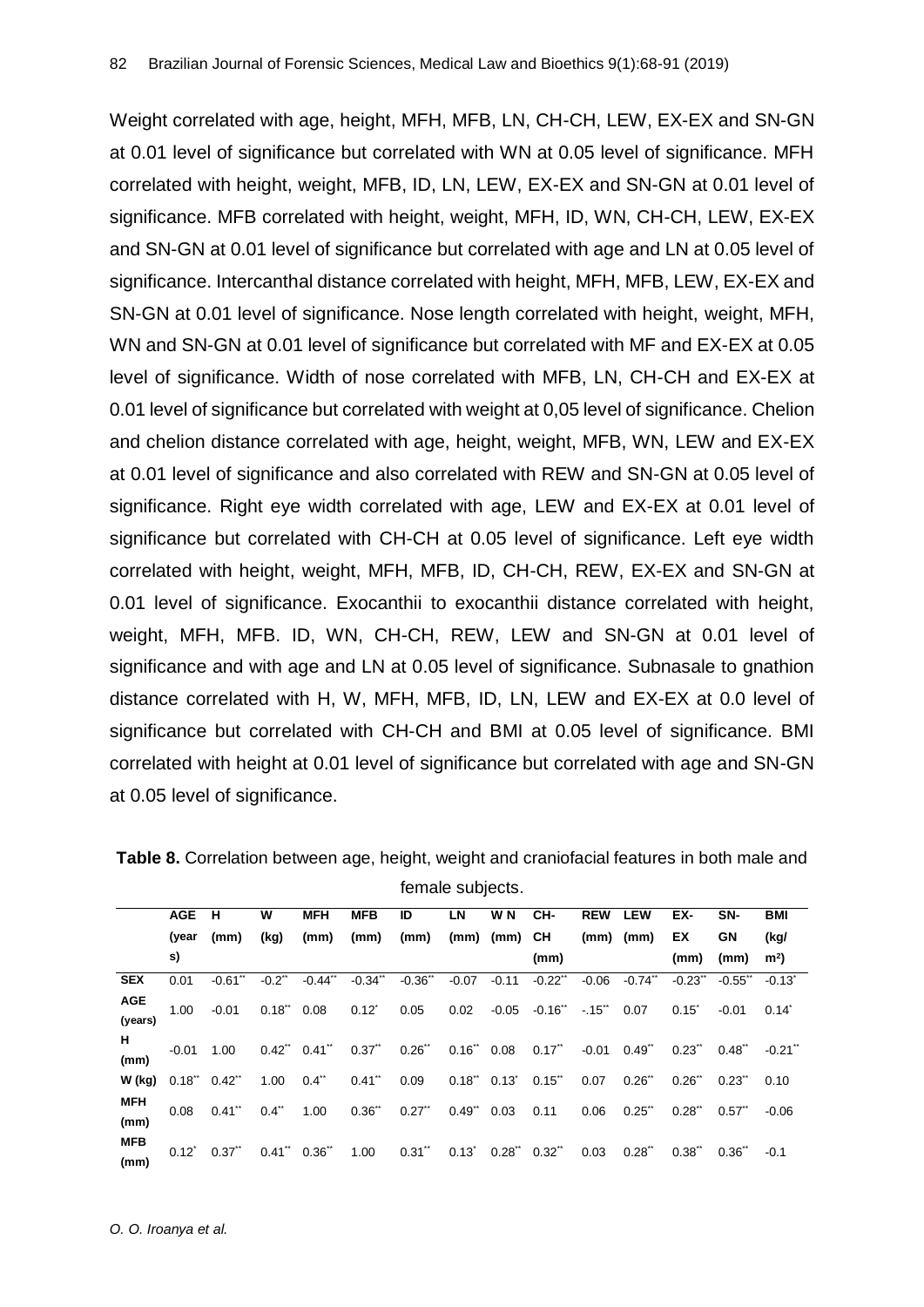| ID<br>(mm)                         |                  | $0.05$ $0.26$ " $0.09$ $0.27$ " $0.31$ " $1.00$ $0.01$ |          |                         |        |                                                                              |         | 0.09            | $-0.05$                                  | 0.1  | $0.32$ <sup>**</sup> | 0.43                | $0.33$ "             | 0.01              |
|------------------------------------|------------------|--------------------------------------------------------|----------|-------------------------|--------|------------------------------------------------------------------------------|---------|-----------------|------------------------------------------|------|----------------------|---------------------|----------------------|-------------------|
| LN<br>(mm)                         | 0.02             | 0.16                                                   |          | $0.18"$ $0.49"$ $0.13"$ |        | 0.01                                                                         | 1.00    |                 | $0.15$ " $0.02$ -0.08 0.01 0.14"         |      |                      |                     | $0.15$ **            | $-0.04$           |
| <b>WN</b><br>(mm)                  | $-0.05$          | 0.08                                                   | $0.13^*$ | 0.03                    | 0.28   | 0.09                                                                         |         | $-.15$ $*$ 1.00 | 0.39"                                    | 0.04 | 0.06                 | 0.17                | 0.01                 | $-0.04$           |
| <b>CH-CH</b><br>(mm)               | $0.16$ **        |                                                        |          |                         |        | $0.17$ $0.15$ $0.11$ $0.32$ $0.05$ $0.02$ $0.39$ $1.00$ $0.12$ $0.32$ $0.32$ |         |                 |                                          |      |                      | 0.25                | $0.14^{\degree}$     | $-0.03$           |
| <b>REW</b><br>(mm)                 | $0.15$ "         | $-0.01$ 0.07                                           |          | 0.06                    | 0.03   | $0.1$ $-0.08$ $0.04$                                                         |         |                 | $0.12^*$                                 | 1.00 | $0.33$ "             | $0.38^{n}$          | 0.06                 | 0.08              |
| <b>LEW</b><br>(mm)                 | 0.07             | $0.49$ .                                               |          | $0.26$ " $0.25$ "       |        | $0.28$ " $0.32$ " $0.01$                                                     |         |                 | $0.06$ $0.32$ " $0.33$ " $1.00$ $0.49$ " |      |                      |                     | $0.39$ <sup>**</sup> | $-0.05$           |
| <b>EX-EX</b><br>(mm)               | $0.15^{\degree}$ | $0.23$ "                                               |          | $0.26$ " $0.28$ "       |        | $0.38$ " $0.43$ " $0.14$ " $0.17$ " $0.25$ " $0.38$ " $0.49$ "               |         |                 |                                          |      |                      | 1.00                | $0.29$ <sup>**</sup> | $-0.01$           |
| <b>SN-GN</b><br>(mm)               | $-0.01$          | 0.48"                                                  |          |                         |        | $0.23$ " $0.57$ " $0.36$ " $0.33$ " $0.16$ " $0.01$ $0.14$ "                 |         |                 |                                          | 0.06 | 0.39                 | $0.29$ <sup>"</sup> | 1.00                 | $-0.12^{\degree}$ |
| <b>BMI</b><br>(kg/m <sup>2</sup> ) |                  | $0.14^{\circ}$ -.021 <sup>*</sup> 0.10                 |          | $-0.06$                 | $-0.1$ | 0.01                                                                         | $-0.04$ | -0.04           | $-0.03$                                  | 0.08 | $-0.05$              | $-0.01$             | $-0.12$              | 1.00              |

\* Correlation is significant at the 0.05 level (2-tailed). \*\* Correlation is significant at the 0.01 level (2-tailed).

 $H =$  Height, W = Weight, MFH = Morphological facial height, MFB = Morphological facial breadth, ID = intercanthal difference,  $LN =$  Length of nose,  $WN =$  Width of nose,  $CH-CH =$ Chelion to chelion,  $REW = Right$  eye width,  $LEW = Left$  eye width,  $EX-EX = Exocanthii$  to exocanthii difference, SN-GN = Subnasale to gnathion distance, BMI = Body mass index.

#### **4. Discussion**

Estimation of sex is an important concern to the forensic anthropologist as it is critical for the identification individuals in cases of mass disaster, and mutilated bodies. The use of anthropometry may arise under several circumstances which may be natural, intentional or accidental. In any of these circumstances, the sex of an individual can be accurately identified in 80% of cases using skull alone and 98% cases using pelvis and skull together<sup>12</sup>. Additionally, while planning facial surgeries and designing of facial instruments, the anthropometry of face is important in formulating standard sizes. Facial analysis is anthropologically useful to identify the racial, ethnical, and sexual differences<sup>19</sup>. Although males and females differ in many characteristics, the face plays a significant role in identification. However, a viewer often cannot describe the exact reason of how he could determine if a person is a male or a female. It is difficult to specify exactly the features and the reasons that enable a viewer to make the distinction<sup>20</sup>. The craniofacial features may serve as diagnostic markers for gender identification and can be used interchangeably<sup>15</sup>. Individual differences in body shape and configuration among different ethnic groups may be attributed to their genetic makeup, the type of nutrition and environmental conditions. Many investigators have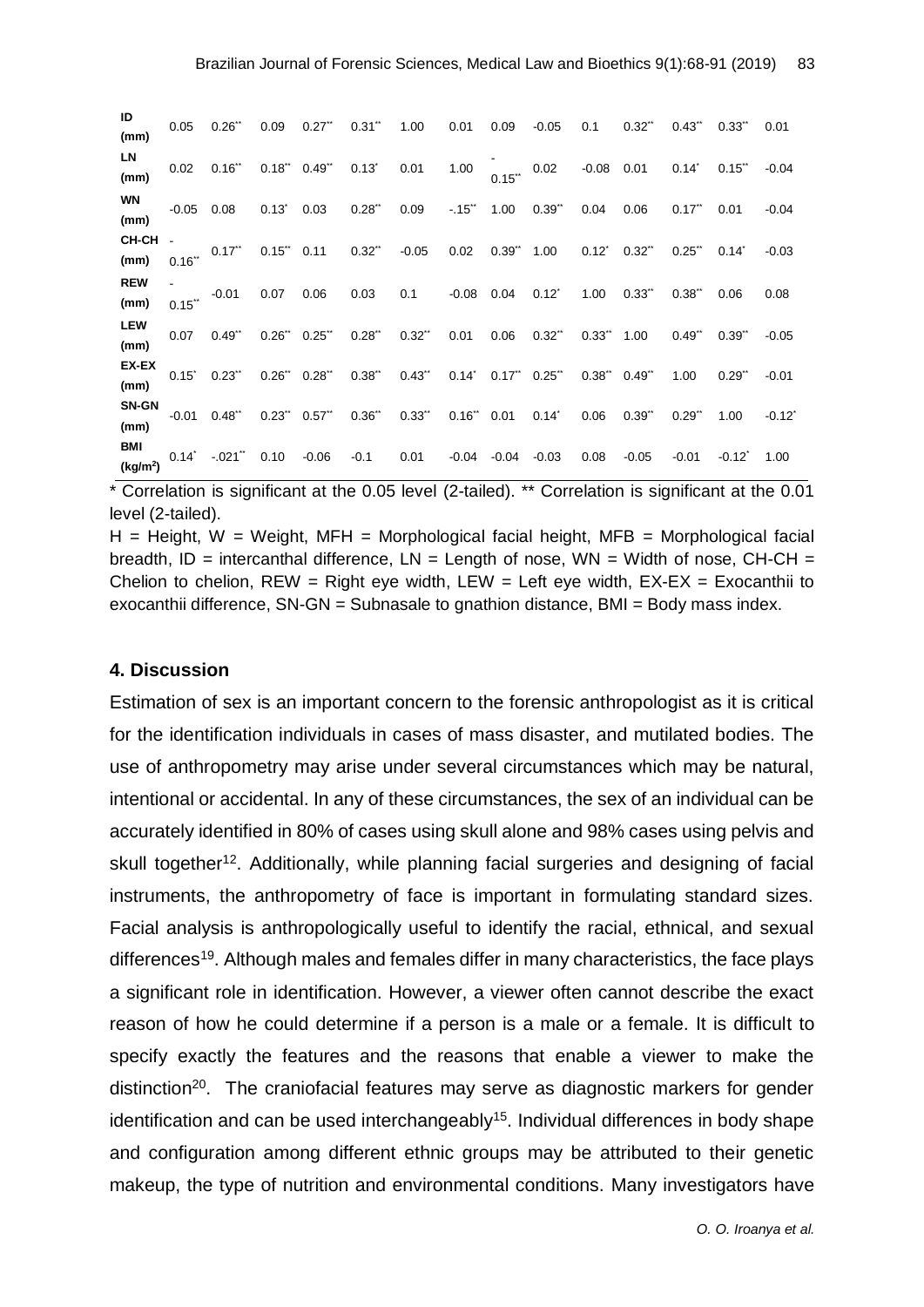shown significant differences in craniofacial complex among ethnic and racial groups<sup>16,21-25</sup>. It has therefore become very necessary for the establishment of anthropometric standards for the evaluation of deviations in craniofacial morphology, for a particular population<sup>26</sup>.

In this study it was observed that males have significantly higher mean value in most of the facial variables studied compared to the females. This is similar to the studies carried out by some other researchers<sup>2,16,27-30</sup>. A study on Malaysian students of Melaka Manipal Medical College showed that all female values were lesser than those of males<sup>19</sup>. This may indicate that females were, in general, having smaller faces than males<sup>31</sup>. The significant difference found in the craniofacial features of males and females can be attributed to activities of the male hormone testosterone. The results of a study indicate that by adulthood, most soft-tissue features of the human head and face show strong evidence of sexual dimorphism $32$ .

The mean morphological facial height (MFH) value was higher in male (130.92  $\pm$  0.68 mm) compared to the female (123.36  $\pm$  0.58 mm). This finding agrees with the findings of Joy *et al* (2009) and Singh *et al* (2017) who reported higher mean MFH values in male compared to female to be  $12.25 \pm 2.11$  cm in males and  $11.19 \pm 1.92$ cm in females, and 112.10  $\pm$  5.66 mm in males and 102.15  $\pm$  5.40 mm in female respectively<sup>15,22</sup>. The mean MFH value was high in Igbo ethnic group (129.17  $\pm$  0.96 mm) compared to the Yoruba ethnic group  $(125.08 \pm 0.66$  mm). The mean morphological height of the Igbo males (129.64 $\pm$  1.2 mm), Igbo females (127.88  $\pm$ 1.6 mm), Yoruba males (130.67  $\pm$  0.9 mm) and Yoruba females (121  $\pm$  0.6 mm) are shown in table 3. There was no significant difference in the mean values among the males but the Igbo females were significantly higher than the Yoruba females. A study reported a significantly ( $P < 0.05$ ) higher facial height in males (12.25  $\pm$  2.11 cm) compared to females (11.19  $\pm$  1.92 cm) of Igbo ethnic origin while in our experiment there was no significant ( $P \le 0.05$ ) difference in MFH among the Igbo males and females<sup>22</sup>. It was reported that the sexual dimorphism in facial dimensions of the Bini's of South-Southern Nigeria, the MFH of the males and females was  $113.62 \pm 9.44$  mm and 105.04  $\pm$  6.58 mm respectively<sup>23</sup> while other researchers observed that the mean facial height in Ijaw males was 11.58 cm and 10.86 cm in Ijaw females<sup>24</sup>.

The MFB of the males and females are  $136.18 \pm 0.74$  and  $130.16 \pm 0.61$ respectively which is greater than their MFH. The MFB of Igbo males and females are 137.18  $\pm$  1.04 and 135.12  $\pm$  1.14 respectively while the MFB for Yoruba males and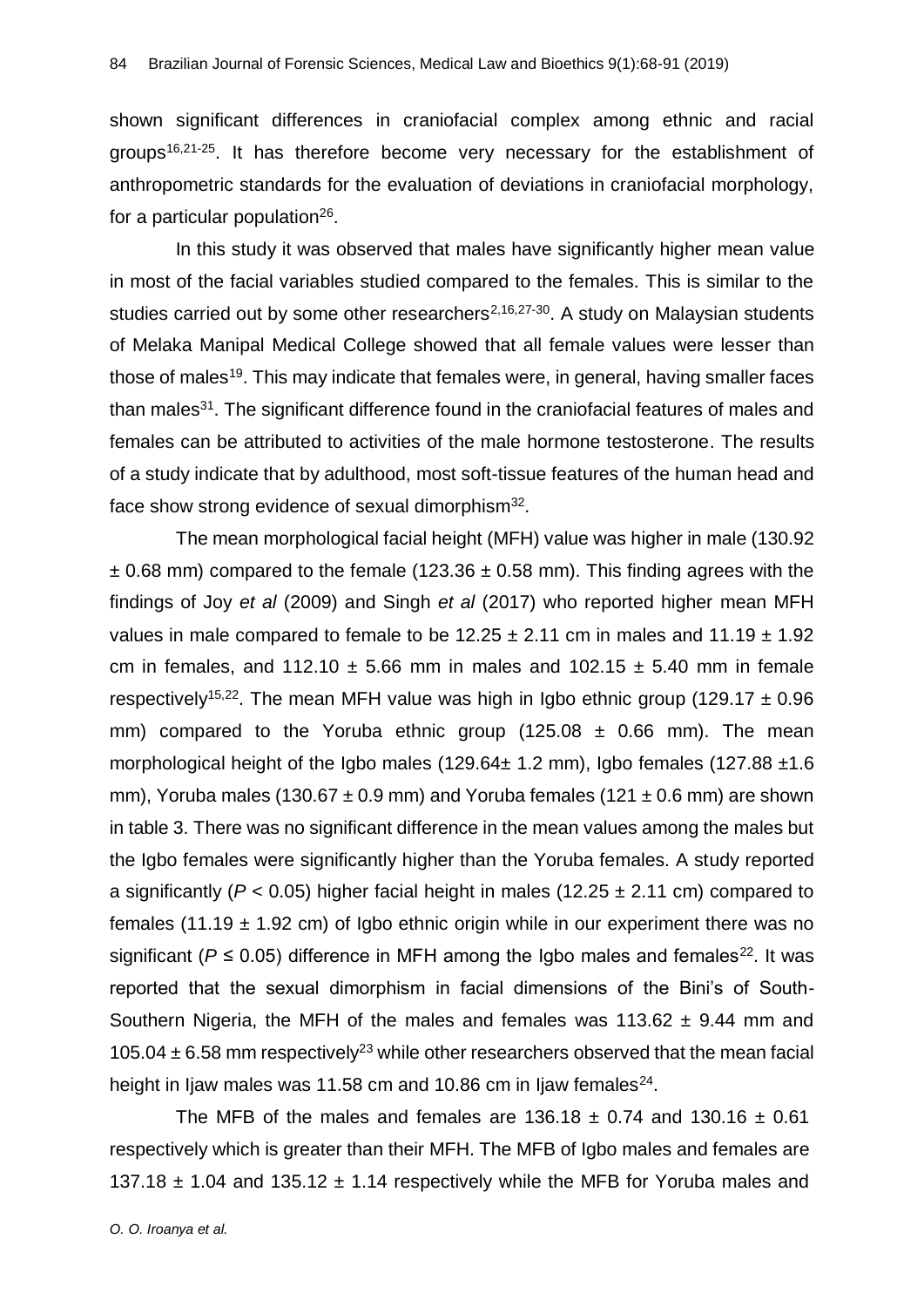females is 34  $\pm$  1.1 and 128.83  $\pm$  0.78 respectively. The Yoruba females' MFB was significantly low compared to the Yoruba males and Igbo females. In a study of the facial index among Malay population morphological facial width was  $129.9 \pm 7.71$ mm for males and 125.00  $\pm$  7.51mm for the females<sup>19</sup> while another group of researchers carried out a similar study on young adult Malaysian Malays and found that the facial width was 121  $\pm$  153 mm in males and 123  $\pm$  142 mm females<sup>33</sup>. Sexual dimorphism was shown using facial dimensions of the Bini's of South-Southern Nigeria whereby the MFB of the males and females are 124.63  $\pm$  5.78 and 122.28  $\pm$  6.39 respectively<sup>23</sup>.

This study also revealed that the outercanthal distance or exocanthii to exocanthii (EX-EX) was significantly higher in male subjects (111.06  $\pm$  0.52mm) as compared to female subjects (108.04  $\pm$  0.51mm). The finding from this study were in accordance with the findings in the study among dental students of University of Mosul whereby it was reported that the exocanthii to exocanthii (EX-EX) in male is 120.90  $\pm$ 6.4 mm, and in female, it was less and was found to be 110.35  $\pm$  5.9 mm<sup>34</sup>. Younger population tends to have lower values of intercanthal distance in comparison to older population, and the intercanthal measurements became constant in the third decade of life<sup>37</sup>. The Igbos (111.27  $\pm$  0.66) showed significantly higher exocanthii to exocanthii (EX-EX) distance compared to the Yoruba's (108.9  $\pm$  0.49). The mean outer canthal distance for Urhobo males and female were 13.1cm and 12.1cm respectively, the Itsekiris were 12.9cm and 11.4cm respectively<sup>36</sup> while the outercanthal distance adult male and female in Ika North and South local government of Delta State was 110.29 ± 8.66 and 110.64  $\pm$  8.73 respectively<sup>37</sup>. It was also discovered that the mean intercanthal distance (ID) in male was higher  $(35.48 \pm 0.29 \text{ mm})$  than the female  $(32.54 \text{ m})$  $\pm$  0.34 mm). This finding is similar to the study that reported that the intercanthal distance was significantly higher in male (34  $\pm$  14.0 mm) compared to female (30.0  $\pm$ 39.0 mm) among Nigerians<sup>35</sup>. The Igbo males and females had an ID of  $36.27 \pm 0.49$ mm and  $34.25 \pm 0.83$  mm respectively while the Yoruba males and females had an ID of  $34.86 \pm 0.38$  mm and  $32.41 \pm 0.4$  mm respectively. The ID for the Yoruba males was significantly (*P* < 0.05) high compared to the Yoruba females. Some researchers reported that the mean inner canthal distance for Urhobo males and females were 3.4 cm and 3.0 cm respectively while Itsekiri males and females were 3.5 cm and 3.3 cm respectively<sup>35</sup>. The Intercanthal Distance (ID) of adult male and female in Ika North and South local government of Delta State are  $34.06 \pm 4.09$  and  $33.59 \pm 4.05$  respectively<sup>36</sup>.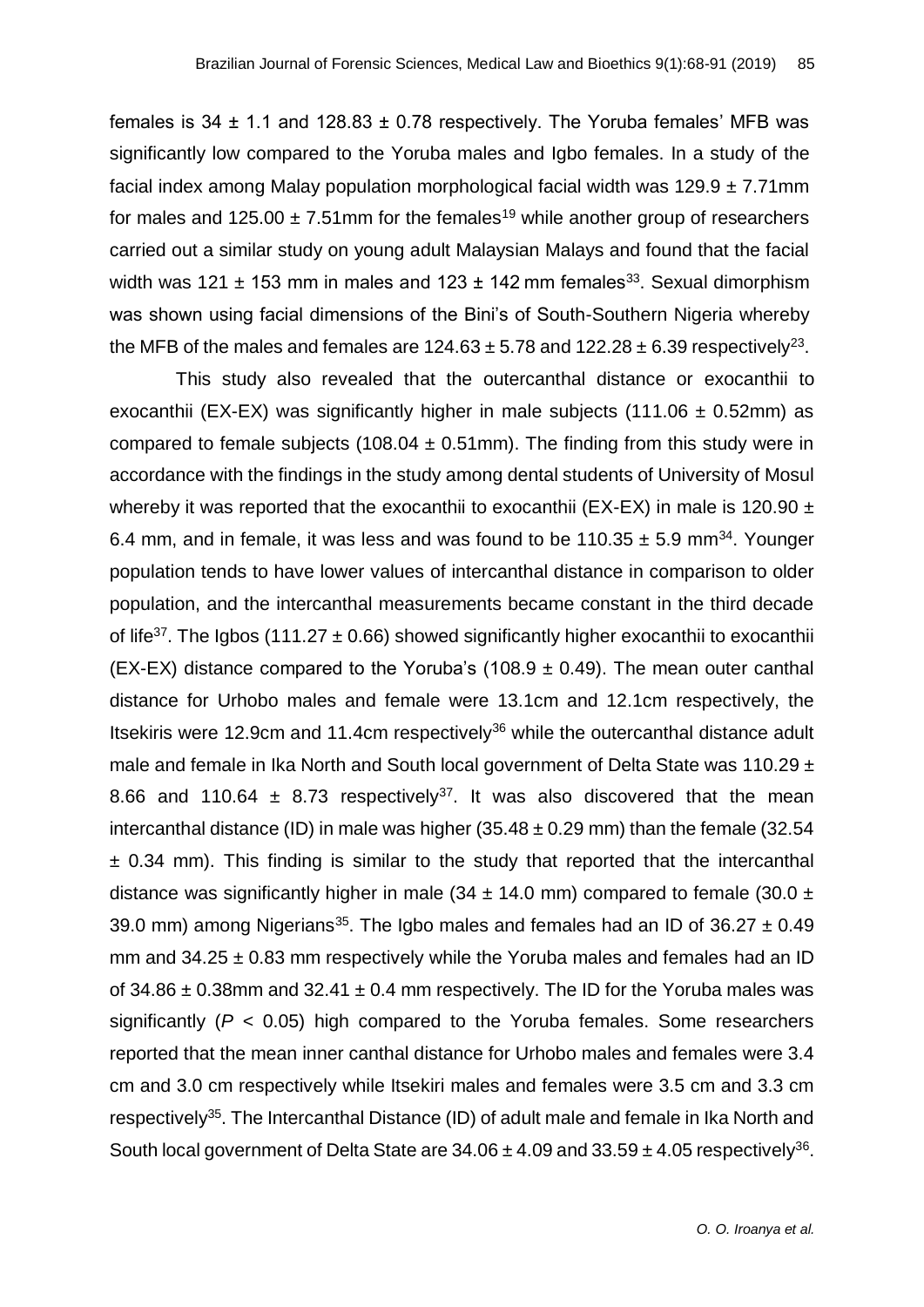The mean value of nose length for the all males and females are  $60.02 \pm 0.38$ and 59.26  $\pm$  0.49 respectively while the mean value of the nose width is 43.5  $\pm$  0.34 mm for all the males and  $42 \pm 0.75$  mm for the all females showing that the males had higher mean values of nose length and width. This study shows that the mean value of nose length of Igbo males and females (60.1± 0.45 mm) is significantly ( $P \le 0.05$ ) high compared to the Yoruba males and females  $(58.16 \pm 0.43 \text{ mm})$  while there was no significant (P  $\leq$  0.05) difference in the mean nose width of the Igbos' (42.2  $\pm$  0.56 mm) and Yorubas' (43.12  $\pm$  0.64 mm). There was no significant (P  $\leq$  0.05) difference in the mean nose length of the Igbo (59.41 $\pm$  0.53 mm) and Yoruba (59.14  $\pm$  0.6 mm) males while the mean nose length of the Igbo females ( $62 \pm 0.74$  mm) was significantly (P  $\leq$  0.05) high compared to the Yoruba females (57.45  $\pm$  0.6 mm). The mean nose width of the Igbo males (43.55  $\pm$  0.65 mm) was significantly (P  $\leq$  0.05) high compared to the Igbo females (38.5  $\pm$  0.66 mm) but there was no significant (P  $\leq$  0.05) difference between the Yoruba males (43.29  $\pm$  0.37 mm) and females (43  $\pm$  1.08 mm). A study by, they showed that the Ijaw male and female had mean nasal height of 4.08 and 3.89 cm respectively and mean nasal width of  $4.06$  and  $3.79$  cm respectively<sup>37</sup>. The results from a study of adult Omoku from Ogba/ Egbema/ Ndoni Local Government Area of Rivers State, Nigeria showed that the males and females had mean nasal height of 4.66 cm and 4.36 cm respectively and mean nasal width of 4.01cm and 3.93cm respectively<sup>38</sup>. In a study of the sexual dimorphism in facial dimensions of the Bini's of South-Southern Nigeria the mean nose length of the males and females are 43.05 ± 3.83 mm and  $39.93 \pm 3.96$  mm respectively while the mean nose width is  $41.14 \pm 3.30$ mm and 37.34  $\pm$  3.50 mm respectively<sup>23</sup>. The nose width of males of Igede and Idoma ethnic groups of Benue State, Nigeria are 11.32  $\pm$  0.43 and 9.2  $\pm$  0.19 respectively while the Igede and Idoma females are 11.31  $\pm$  0.35 and 9.3  $\pm$  0.14 respectively<sup>39</sup>.

The results of this study show evidence of sexual dimorphism. The Igbos showed significantly higher mean values of height, weight, morphological facial height, morphological facial breadth, intercanthal distance, length of nose, left eye width, exocanthii to exocanthii and subnasale to gnathion compared to the Yorubas though, there was no significant difference between the Igbo males and the Yoruba males using the tested craniofacial features. The mean values of height, width of nose, left eye width and subnasale to gnathion of Igbo males were significantly high compared to the Igbo females. For the Yoruba tribe, the values of height, weight, morphological facial height, morphological facial breadth, intercanthal distance, left eye width and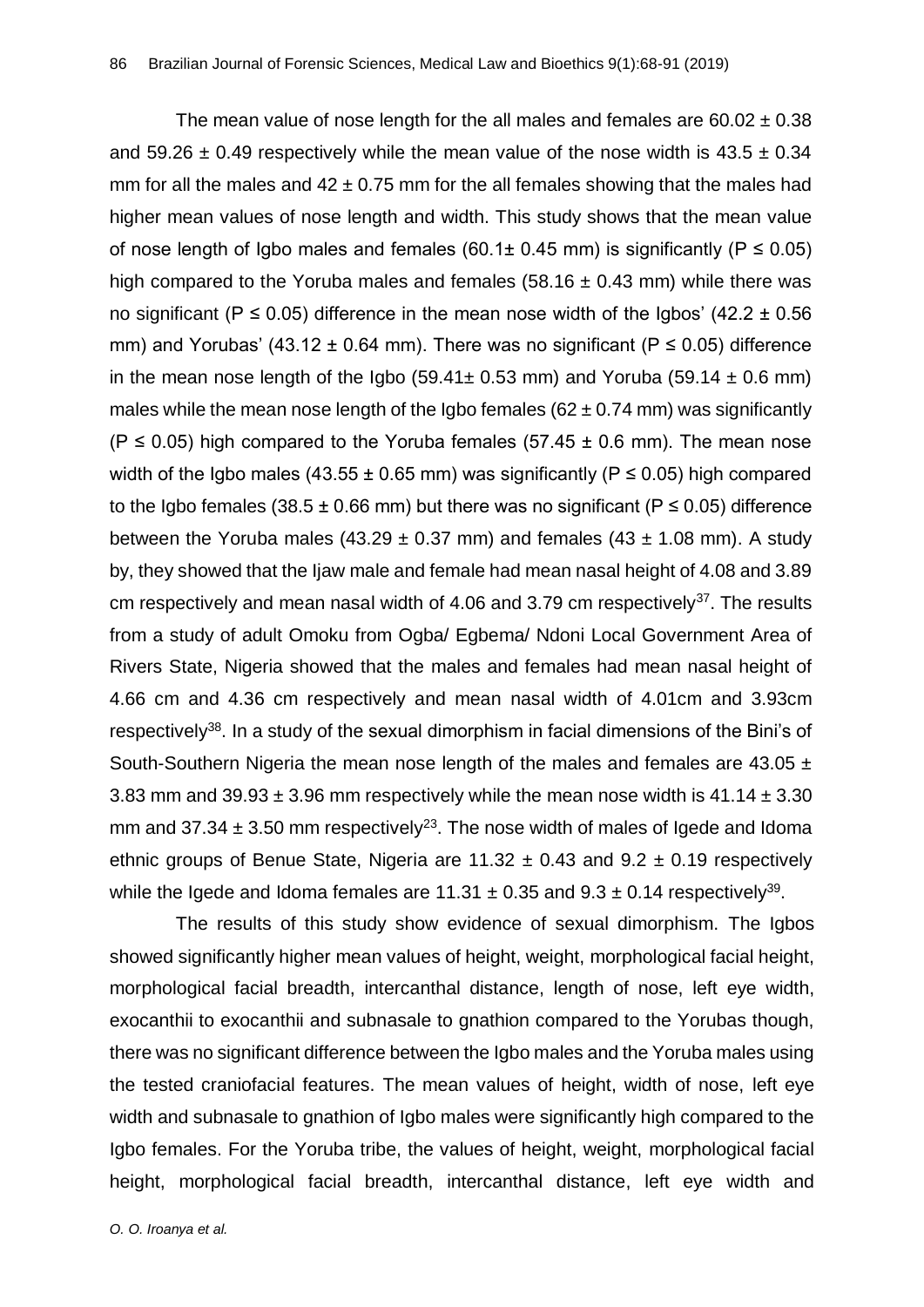subnasale to gnathion for the females was significantly low compared to the males. This can be attributed to natural increase in most cartilaginous tissue features of the human head and face as they attain adulthood due to the male hormone testosterone which causes the changes in the face structure of the male. In a study, the results showed that in the adolescence age group, significant sex differences were present in 72 % (21/29) of measurements, involving all regions of the head and face<sup>33</sup>. This is probably because after puberty, the sex differences became more pronounced and this involves a wide variety of traits. Some of the other factors influencing the dimorphism among humans can be weight (studies indicate a normal male is 1.2 heavier than a normal female), height, hair, face, muscles (more among men than women), voices, body shapes, colour, size of eyes, and behaviours<sup>40</sup>.

#### **5. Conclusion**

From these analyses, we demonstrated that the male and the female faces are significantly different. In an attempt to determine the morphometric features especially craniofacial features most responsible for the dimorphism, it was deduced that height (H), weight (W), morphological facial height (MFH), morphological facial breadth (MFB), intercanthal difference (ID), exocanthii to exocanthii (EX-EX), subnasale to gnathion (SN-GN), Left eye width (LEW), the Chelion to chelion distance (CH-CH) and body mass index (BMI) are some of the anthropometric features that are responsible for dimorphism so, they can be used as diagnostic markers to predict sex.

#### **References**

- 1. Iroanya OO, Egwuatu TF, Sonaike AO and Uwaezuoke ND. Sex estimation using foot measurements, stature and body mass index (BMI) in a Nigerian population. Acta Scientifica Naturalis. 2018;5(2):32–37. <https://doi.org/10.2478/asn-2018-0018>
- 2. Shah T, Patel [MN,](https://www.sciencedirect.com/science/article/pii/S2090536X15000271#!) Nath S, Menon [SK.](https://www.sciencedirect.com/science/article/pii/S2090536X15000271#!) Determination of sex using cephalo-facial dimensions by discriminant function and logistic regression equations. *Egypt. J. Forensic Sci*. 2016; 6(2) 114-119. <https://doi.org/10.1016/j.ejfs.2015.03.004>
- 3. Jayaratne YSN, and Zwahlen RA. Application of Digital Anthropometry for Craniofacial Assessment. Craniomaxillofac Trauma Reconstr. 2014;7(2): 101–107. doi: 10.1055/s-0034-1371540. <https://doi.org/10.1055/s-0034-1371540>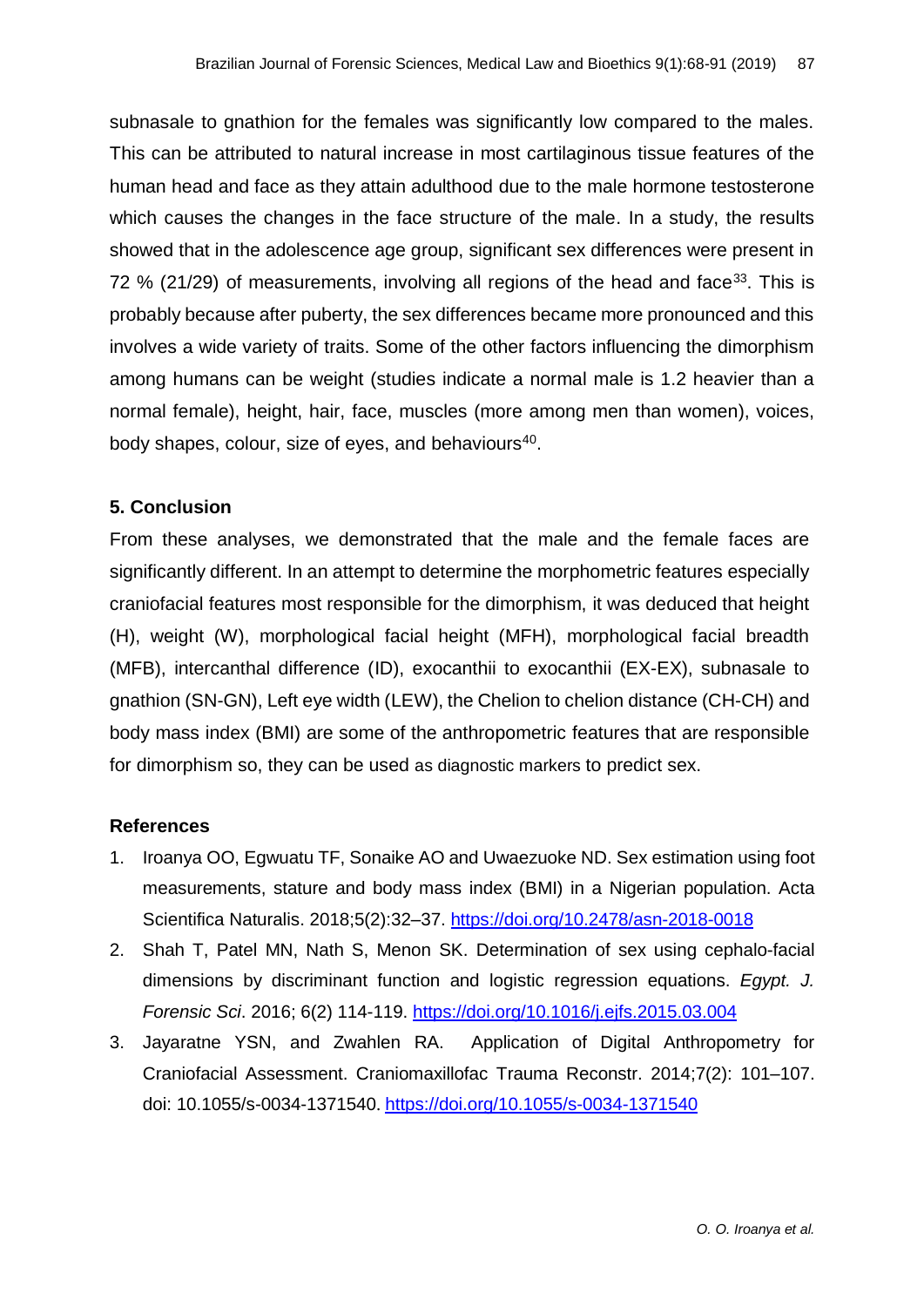- 4. Cattaneo C. Review Forensic anthropology: developments of a classical discipline in the new millennium. Forensic Sci Int. 2007; 165(2-3):185-93. <https://doi.org/10.1016/j.forsciint.2006.05.018>
- 5. Shah S and Koirala S. Role of Craniofacial Anthropometry in Medical Science. International Invention Journal of Medicine and Medical Sciences. 2015;2(4) 44 – 48.
- 6. Sehrawat JS, Sood P, Kaur S. Sexual Dimorphism in Anthropometric Measurements of Adult Uttarkashi (India) Individuals: A Forensic Anthropological Study. Brazilian Journal of Forensic Sciences, Medical Law and Bioethics. 2018; 7(4):283-300 (2018). [https://doi.org/10.17063/bjfs7\(4\)y2018283](https://doi.org/10.17063/bjfs7(4)y2018283)
- 7. Jain D, Jasuja OP, Nath S. An assessment of sex using craniofacial measurements of human crania by discriminant function analysis. Rom J Leg Med. 2016;24: 294-299. <https://doi.org/10.4323/rjlm.2016.294>
- 8. Kadri [A ,](https://www.sciencedirect.com/science/article/pii/S231485351730447X#!) Darkwah [WK ,](https://www.sciencedirect.com/science/article/pii/S231485351730447X#!) Stassie [AC ,](https://www.sciencedirect.com/science/article/pii/S231485351730447X#!) Aidoo [G ,](https://www.sciencedirect.com/science/article/pii/S231485351730447X#!) Ohene-Djan A. Preliminary cephalometric study of the relationship between facial morphology and sex. Beni-Suef University Journal of Basic and Applied Sciences*.* 2018;7(2): 215-219. <https://doi.org/10.1016/j.bjbas.2018.03.004>
- 9. Orish CN, Didia BC, Fawehinmi HB. Sex Determination Using Inion-Opistocranium-Asterion (IOA) Triangle in Nigerians' Skulls. Anat Res Int. 2014; 2014:747239. <https://doi.org/10.1155/2014/747239>
- 10. Phenice TW*.* A newly developed visual method of sexing the os pubis. Am J Phys Anthropol. 1969; 30(2):297-301. <https://doi.org/10.1002/ajpa.1330300214>
- 11. Meindl RS, Lovejoy CO, Mensforth RP, Don Carlos L. Accuracy and direction of error in the sexing of the skeleton: implications for paleodemography. Am J Phys Anthropol. 1985; 68(1):79-85. <https://doi.org/10.1002/ajpa.1330680108>
- 12. Vidya CS, Prashantha B, Gangadhar AR. Anthropometric predictors for sexual dimorphism of skulls of South Indian origin. Int J Sci Res Publ. 2012; 2:1–4.
- 13. Sarkar N and Mukhopadhyay PP. Determination of sex from the morphometry of orbits in adult skull of contemporary eastern Indian population Egypt J Forensic Sci.*.*  2018; 8:61.<https://doi.org/10.1186/s41935-018-0092-4>
- 14. Farkas LG**,** Katic MJ**,** Forrest CR**,** Alt KW**,** Bagic I**,** Baltadjiev G**,** Cunha E**,** Cvicelová M**,** Davies S**,** Erasmus I**,** Gillett-Netting R**,** Hajnis K**,** Kemkes-Grottenthaler A**,**  Khomyakova I**,** Kumi A**,** Kgamphe JS**,** Kayo-daigo N**,** Le T**,** Malinowski A**,** Negasheva M**,** Manolis S**,** Ogetürk M**,** Parvizrad R**,** Rösing F**,** Sahu P**,** Sforza C**,** Sivkov S**,**  Sultanova N**,** Tomazo-Ravnik T**,** Tóth G**,** Uzun A**,** Yahia E**.** International anthropometric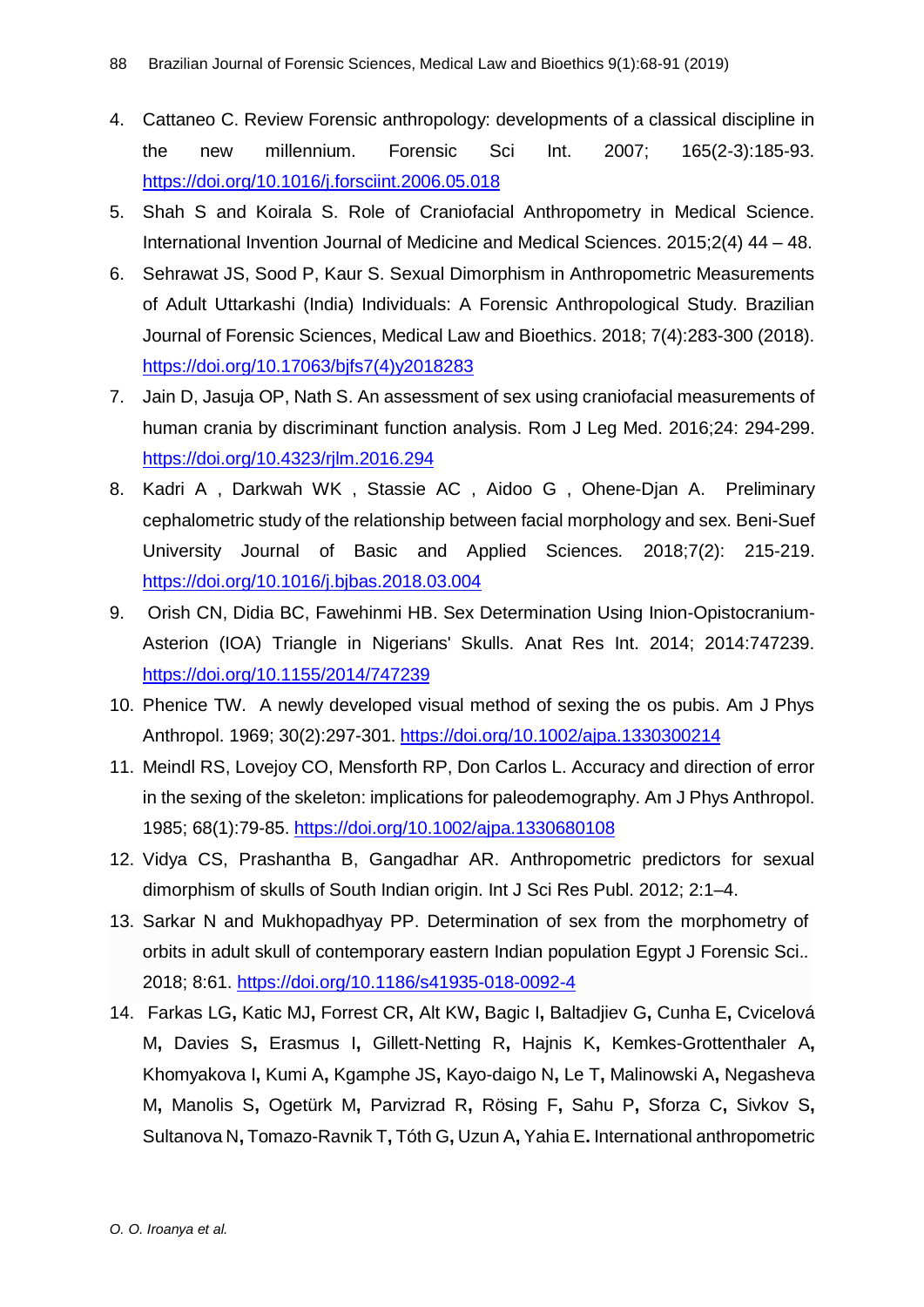study of facial morphology in various ethnic groups/races. J Craniofac Surg. 2005;16(4):615-46. <https://doi.org/10.1097/01.scs.0000171847.58031.9e>

- 15. Singh A, Sreedhar G, George J, Shukla A, Vashishta V, Negi MPS. Anthropometric study using craniofacial features to determine gender in Lucknow population**.** J Forensic Dent Sci. 2017; 9(3): 120–124.
- 16. Adamu LH, Ojo SA, Danborno B, Adebisi SS, Taura MG. Sex determination using facial linear dimensions and angles among Hausa population of Kano State, Nigeria. Egypt J Forensic Sci. 2016;6(4): 459-467. <https://doi.org/10.1016/j.ejfs.2016.11.006>
- 17. Panero J. 1979. Human dimension and inferior space. First edition. Architectural Press Ltd,London, pp:15.
- 18. Williams et al., 1995) P. L. Williams, R.Warwick, M. Dyson., L. H. Bannister. Gray's Anatomy. In: Skeletal system. 37<sup>th</sup> Edition, Churchill Living Stone London.1995: 601-612.
- 19. Yesmin T, Thwin SS, Urmi SA, Wai MM, Zaini PF, Azwa K. A Study of Facial Index among Malay Population. J. of Anthropol. 2014; 2014(Article ID 726974) 4 pages. <https://doi.org/10.1155/2014/726974>
- 20. Samal A, Subramani V, Marx D. An Analysis of Sexual Dimorphism in the Human Face. J Vis Commun Image Represent. 2007; 18 (6) 453-463. <https://doi.org/10.1016/j.jvcir.2007.04.010>
- 21. Hwang HS, Kim WS, McNamara JA. Ethnic differences in the soft tissue profile of Korean and European-American adults with normal occlusion and well balanced faces. Angle Orthod. 2002;72(1):72-80.
- 22. Joy O, Ahmed E, Gabrial O, Ezon-Ebidor E. Anthropometric study of the facial and nasal length of adult Igbo ethnic group in Nigeria. Internet J Biol Anthropol. 2009;2:1– 6. <https://doi.org/10.5580/191e>
- 23. Osunwoke EA, Amah-Tariah FS, Obia O, Ekere IM, "Sexual dimorphism in facial dimensions of the Bini's of South-Southern Nigeria," Asian Journal of Medical Sciences. 2011; 3(2) 71–73.
- 24. Anibor E, Okumagba MT, Onodarho E. The facial and nasal height of the Ijaw ethnic group in Delta state of Nigeria. Adv Appl Sci Res. 2013; 4:1–5.
- 25. Maalman RS, Abaidoo CS, Tetteh J, ND Darko, Atuahene OO, Appiah AK, Diby T. Anthropometric study of facial morphology in two tribes of the upper west region of Ghana. International Journal of Anatomy and Research. 2017; 5(3.1):4129-4135. <https://doi.org/10.16965/ijar.2017.268>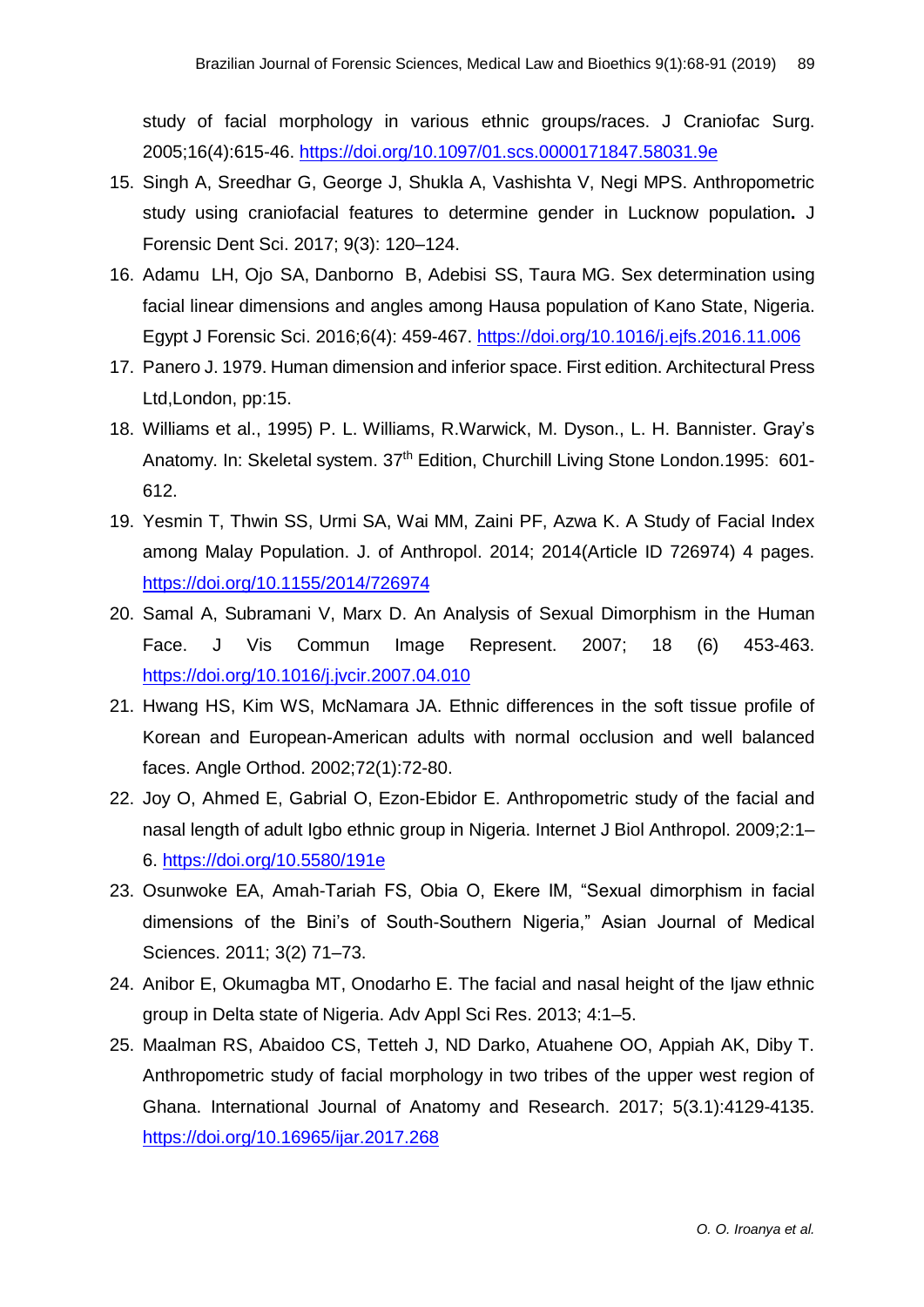- 26. Salve VM, Thota NR, Naralasetty A. "A Study of facial (prosopic) index of Andhra Region (India) Students," Novel Science International Journal of Medical Science. 2012; 1(8) 248–252
- 27. Sforza C, Grandi G, Binelli M, Ferrario V. Age and sex-related changes in threedimensional lip morphology. Forensic Sci Int. 2010; 182 (e1–182) p. e7. <https://doi.org/10.1016/j.forsciint.2010.04.050>
- 28. Shetti VR, Pai SR, Sneha GK, Gupta C, Chethan P. "Study of prosopic (Facial) index of Indian and Malaysian students," Int J Morphol. 2011; 29(3) 1018–1021. <https://doi.org/10.4067/S0717-95022011000300060>
- 29. Eliakim-Ikechukwu C, Onugh E, Bassey T, Mesembe OE. "Cephalofacial indices of the Ibo and Yoruba ethnic groups in Southern Nigeria," Journal of Biology, Agriculture and Healthcare. 2012; 2(11)144-148.
- 30. Jeremić D, Kocić S, Vulović M, Sazdanović M, Sazdanović P, Jovanović B, Jovanović J, Milanović Z, Đonović N, Simović A, Parezanović-Ilić K, Maliković A, Toševski J, Živanović-Mačužić I. Anthropometric study of the facial index in the population of central Serbia. Arch. Biol. Sci., Belgrade. 2013; 65 (3), 1163-1168. <https://doi.org/10.2298/ABS1303163J>
- 31. Zhuang Z, Guan J, Hsaio H, Bradtmiller B. Evaluating the representativeness of the LANL respirator fit test panels for the current U.S. civilian workers. J Int Soc Resp Protec, 2004;21(Fall/Winter):83-93
- 32. Kesterke MJ, Raffensperger ZD, Heike CL, Cunningham ML, Hecht JT, Kau CH, Nidey NL, Moreno LM, Wehby GL, Marazita ML, Weinberg SM. Using the 3D Facial Norms Database to investigate craniofacial sexual dimorphism in healthy children, adolescents, and adults. Biol Sex Differ. 2016; 22(7):23. **<https://doi.org/10.1186/s13293-016-0076-8>**
- 33. Ngeow WC, Aljunid ST. "Craniofacial anthropometric norms of Malays," Singap Med J. 2009; 50(5) 525–528,
- 34. Kasaab, NH. Estimation of different facial landmarks as a guide in intercanine distance determination (Clinical Study). Al Rafidain Dental journal. 2013; 2:305–308
- 35. Oladipo GS, Fawehinmi HB, Okoh PD. Canthal indices of Urhobo and Itsekiri ethnic group. *Australian journal of Basic and Applied Science*. 2009;3(4):3093–3096
- 36. Nzeako HC, Emegoakor CD, Ezejindu DN, Anokwulu IO. Anthropometric variations of the inner and outer canthal distances between adult male and female in Ika North and South Local Government of Delta state. Cibtech Journal of Bio-Protocols. 2017; 6 (2)1- 5.<https://doi.org/10.20510/ukjpb/5/i3/155970>